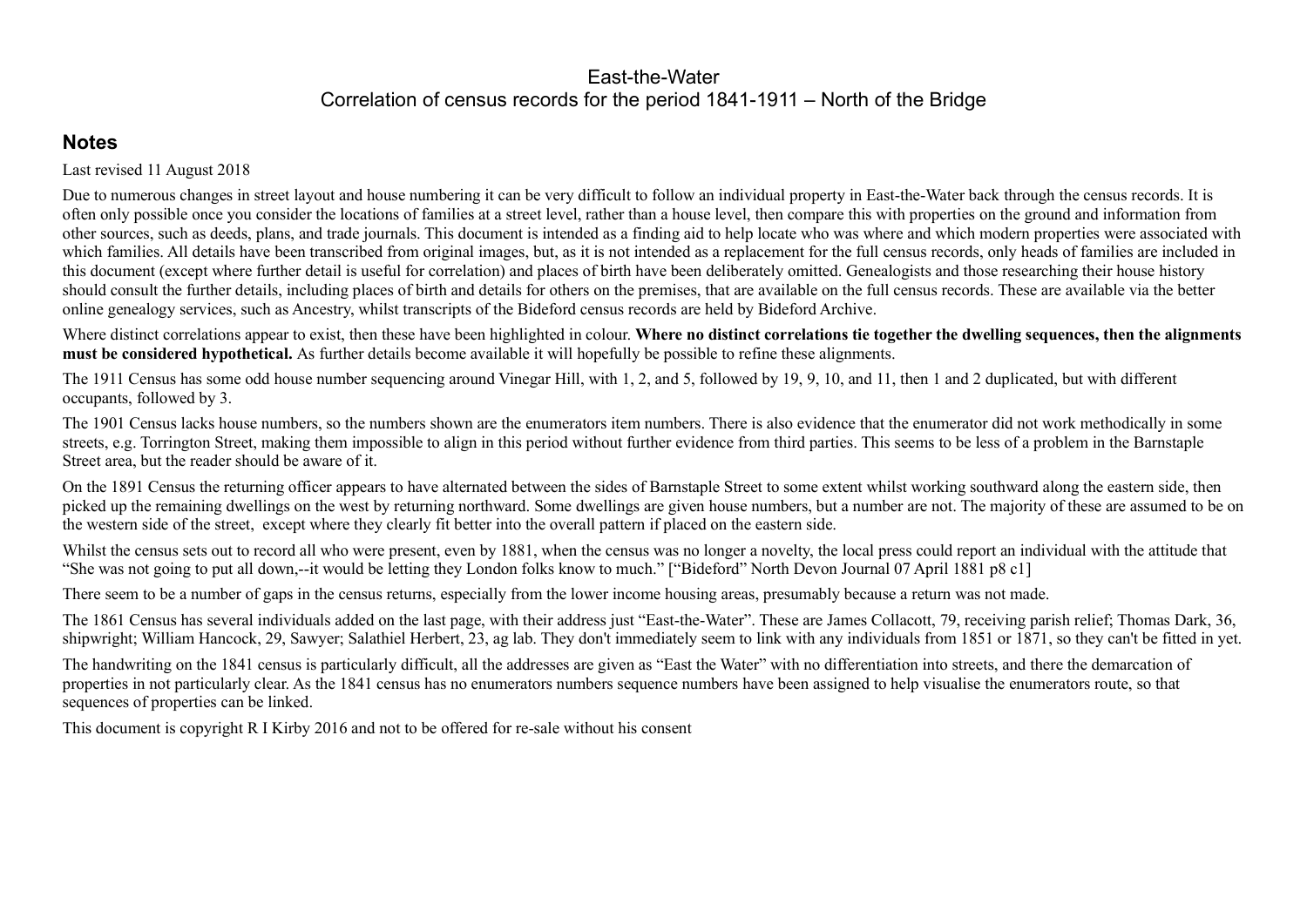# **Barnstaple Street (Eastern side)**

In 1886 an advertisement, for auction lots, placed Mr. W. Pridham at 1 Barnstaple Street, Mr. William Lake at 2 Barnstaple Street, and The terminus Inn, occupied by Messrs.<br>Eldridge & Pope, adjoining them. [Bideford Weekly

| 1841                                                                    | 1851                                                                                                                                                                                                                                                     | 1861                                                                                                                                                                                                                                                               | 1871                                                                                                                                  | 1881                                                                                                                                                                                                                                                                                         | 1891                                                                                                                                          | 1901                                                                                                                                                                                     | 1911                                                                                                                                                                         |
|-------------------------------------------------------------------------|----------------------------------------------------------------------------------------------------------------------------------------------------------------------------------------------------------------------------------------------------------|--------------------------------------------------------------------------------------------------------------------------------------------------------------------------------------------------------------------------------------------------------------------|---------------------------------------------------------------------------------------------------------------------------------------|----------------------------------------------------------------------------------------------------------------------------------------------------------------------------------------------------------------------------------------------------------------------------------------------|-----------------------------------------------------------------------------------------------------------------------------------------------|------------------------------------------------------------------------------------------------------------------------------------------------------------------------------------------|------------------------------------------------------------------------------------------------------------------------------------------------------------------------------|
|                                                                         |                                                                                                                                                                                                                                                          |                                                                                                                                                                                                                                                                    | Moor Park, 1 unoccupied                                                                                                               |                                                                                                                                                                                                                                                                                              |                                                                                                                                               |                                                                                                                                                                                          |                                                                                                                                                                              |
| Old Toll House, George<br>Body, Labourer                                |                                                                                                                                                                                                                                                          | EN 169 Toll Gate, Henry<br>Binden, Head, Mar, 39,<br>Lime Burner's Labourer                                                                                                                                                                                        |                                                                                                                                       |                                                                                                                                                                                                                                                                                              |                                                                                                                                               |                                                                                                                                                                                          |                                                                                                                                                                              |
| Saltrens Cottage, Thomas<br>Pound, Ag Lab                               |                                                                                                                                                                                                                                                          |                                                                                                                                                                                                                                                                    |                                                                                                                                       |                                                                                                                                                                                                                                                                                              |                                                                                                                                               |                                                                                                                                                                                          |                                                                                                                                                                              |
| Cross Park, John Tucker,<br>60, Potter, with son John,<br>$35$ , Potter |                                                                                                                                                                                                                                                          |                                                                                                                                                                                                                                                                    |                                                                                                                                       | Cross Park House,<br>William Pope, Head, Mar,<br>40, Gardener dom                                                                                                                                                                                                                            | Cross Park, 1 unoccupied                                                                                                                      | Cross Park, 1 not in<br>occupation                                                                                                                                                       |                                                                                                                                                                              |
|                                                                         |                                                                                                                                                                                                                                                          |                                                                                                                                                                                                                                                                    | Cross Park, John<br>Geoghegau, Head, Mar,<br>51, Railway Station<br>Master                                                            |                                                                                                                                                                                                                                                                                              | Cross Park, 3 rooms,<br>Richard Lang, Head, Mar,<br><b>Agricultural Labourer</b>                                                              |                                                                                                                                                                                          | Cross Park, Isaac Ayre,<br>Head, 37, Married,<br>Caretaker Cemetery,<br>Church of England                                                                                    |
|                                                                         |                                                                                                                                                                                                                                                          | EN 168 Toll Gate, John H<br>Padbury, Head, Mar, 34,<br>Chelsea Pensioner & Toll<br>Collector                                                                                                                                                                       | <b>Barnstaple Toll House,</b><br>John G. C. Bird, Head,<br>Widower, 52, Toll<br>Collector                                             |                                                                                                                                                                                                                                                                                              |                                                                                                                                               |                                                                                                                                                                                          |                                                                                                                                                                              |
| $Sq$ 147. James Parkin [or<br>parker], 20, Sawyer, with<br>one servant  | EN 124 Welcombe Inn,<br>William Blackmore,<br>from Devonport Park<br>Yard, his son Thomas is<br>also listed here, with the<br>profession Innkeeper                                                                                                       | Probably made no return.<br>In 1864 an inquest was<br>Superannuated Shipwright   held at "the Welcome Inn,<br><i>East-the-Water,</i> " the death   Keeper<br>having been of Thomas<br>Geoheggan, son of the<br>stationmaster, and having<br>occurred at Cross Park | l Barnstaple Street, Eliza<br>Hammett, Head, Widow,<br>$ 43,$ Lodging House                                                           | 1 Barnstaple Street, Eliza<br>Hammetth, Head, W, 53,<br>Late Ship[masters?] Wife,<br>with 2 boarders and a<br>servant<br>In 1886 1 Barnstaple<br>Street was offered for<br>auction with Mr. William                                                                                          | <b>Barnstaple Street, &gt;4</b><br>rooms, Arthur Pridham,<br>Head, m, 39, Carrier $\&$<br>Railway Agent                                       | $EN2 > 4$ rooms, Arthur<br>Wm Prisham, Head, M,<br>49, General Carrier,<br>Employer                                                                                                      | 1 Barnstaple Street, 11<br>rooms, Arthur William<br>Pridham, Head, 59,<br>Married, Railway Haulage<br><b>Contractor</b> , General<br>Carrier, Employer (with<br>one servant) |
| Sq 148. John Holdmane,<br>50, Maltster, with one<br>servant             | EN 123 Railway Inn,<br>[1 Barnstaple Street,<br>William Lake, 56, Inn<br>inferred] Barnstaple<br>Street, 1 uninhabited<br>Keeper (in 1864 the house<br>between EN 167 and<br>of Mr. Hammett is<br>described as formerly the<br> ENI68 <br>Railway Hotel) |                                                                                                                                                                                                                                                                    | Pridham occupying, 2<br><b>Barnstaple Street was</b><br>offered for auction with<br>Mr. William Lake named<br>as the currant occupant | 2 Barnstaple Street, >4<br>rooms, William Pridham,<br>Head, m, 75, Carrier                                                                                                                                                                                                                   | $EN3 > 4$ rooms, Susan<br>Prisham, head, M, 84,<br>General Carrier, Employer   above, as 1 Barnstaple                                         | Probably merged into the<br>property mentioned<br>Street has now been<br>divided again.                                                                                                  |                                                                                                                                                                              |
|                                                                         |                                                                                                                                                                                                                                                          |                                                                                                                                                                                                                                                                    |                                                                                                                                       | 2 Barnstaple Street,<br>William Sluman, Head,<br>Mar, 46, Inn Keeper [1878   Head, m, 66, Gardner<br>White's directory gives<br>William Sluman as the<br>Innkeeper at the Terminus<br>[nn]<br>In 1886 the Terminus Inn<br>was offered for auction, in<br>occupation of Eldridge $\&$<br>Pope | Barnstaple Street, >4<br>rooms, William Bird,<br>[1889 & 1893 Kellys]<br>directory have William<br>Bird as Innkeeper at the<br>Terminus Inn.] | $EN$ 4 > 4 rooms, Anne<br>Woolfe, Head, M, 56, In<br>Keeper Pub, on own<br>account [Kelly's 1902<br>directory gives Annie<br>Woolf (Mrs) as the Inn<br>Keeper at the Terminus<br>$Inn$ ] | Terminus Inn, 8 rooms,<br>George Woolf, Head, 38,<br>Married, Inn Keeper                                                                                                     |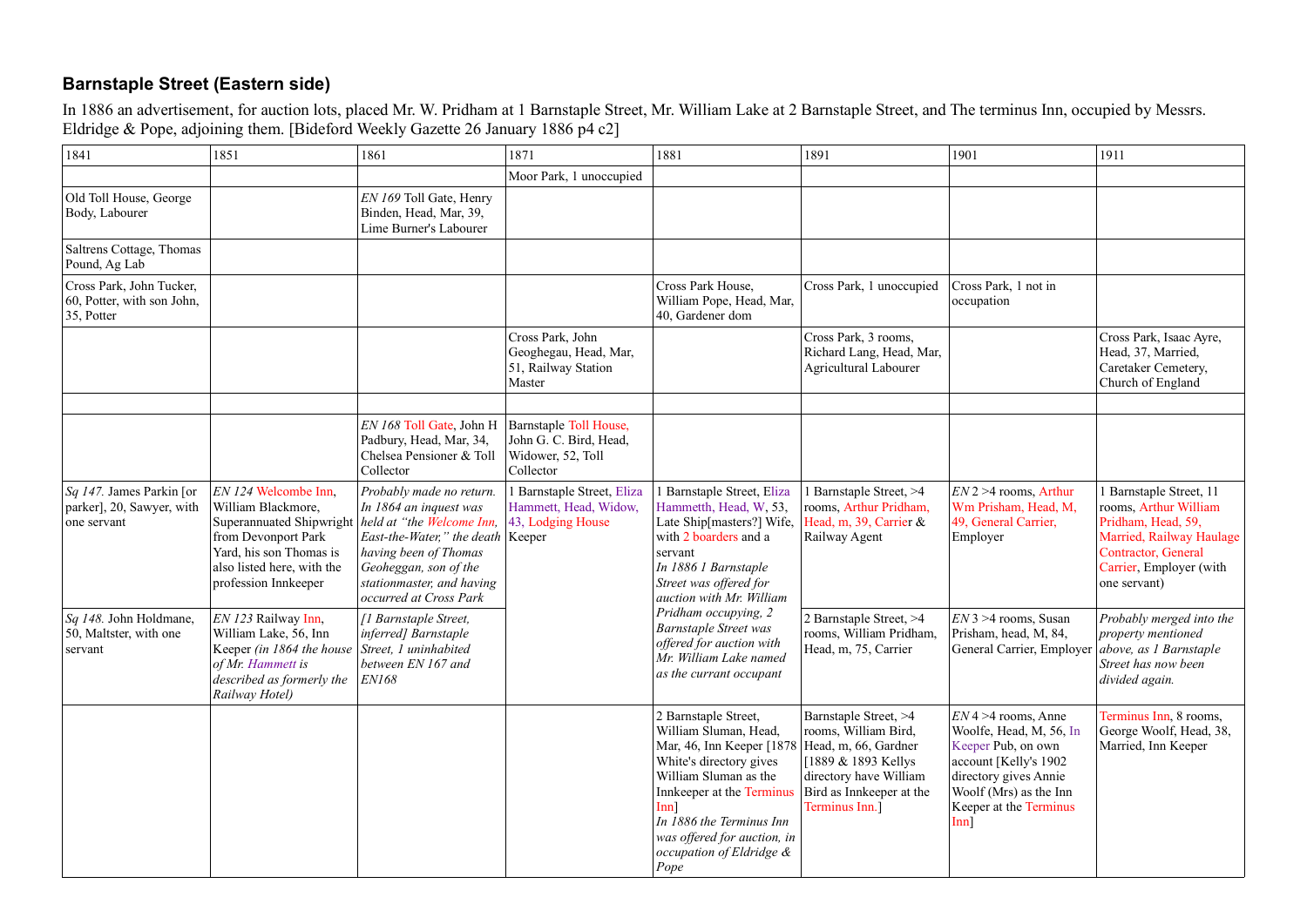| 1841                                                                                                                                                                                                                 | 1851                                                                                                     | 1861                                                                                                                                 | 1871                                                                                              | 1881                                                                                              | 1891                                                                                                                                                                          | 1901                                                                                                                                 | 1911                                                                                                                   |
|----------------------------------------------------------------------------------------------------------------------------------------------------------------------------------------------------------------------|----------------------------------------------------------------------------------------------------------|--------------------------------------------------------------------------------------------------------------------------------------|---------------------------------------------------------------------------------------------------|---------------------------------------------------------------------------------------------------|-------------------------------------------------------------------------------------------------------------------------------------------------------------------------------|--------------------------------------------------------------------------------------------------------------------------------------|------------------------------------------------------------------------------------------------------------------------|
| Sq 149 Richard Balch, 65,<br>Sawyer + Richard Balch,<br>35, Publican, with one<br>servant In 1839 the<br>Currier's arms, is under<br>"Richard Blanch." Maps<br>show the Currier's Arms<br>on the site later occupied | Probably made no return,<br>as a local paper from<br>1857 mentions the<br>"Terminus Inn, East-the-       | <i>EN 167</i> Barnstaple Street,<br>"Terminus Inn", Richard<br>Bulch, Head, Mar, 59,<br>Innkeeper                                    | Terminus Inn, Richard<br>Balch, Head, Mar, 69, Inn<br>Keeper                                      | 3 Barnstaple Street,<br>William G Champion,<br>Head, Mar, 23, Mason                               | 3 Barnstaple Street, 4<br>rooms, John Pring, Head,<br>M, 24, Railway Labourer                                                                                                 | $EN6$ , 4 rooms, Sam'l<br>Shortridge, Head, M, 21,<br>General Labourer                                                               | 3 Barnstaple Street, 4<br>rooms, Thomas Whittaker,<br>Head, 41, Married, Fish<br>Hawker                                |
|                                                                                                                                                                                                                      | Water"                                                                                                   |                                                                                                                                      |                                                                                                   | 4 Barnstaple Street, Frank<br>Hill, Head, Mar, 25,<br>Railway Porter                              | 4 Barnstaple Street, 4<br>rooms, Mary Ann Slee,<br>Head, Widow,<br>Charwoman                                                                                                  | EN 7, 4 rooms, Mary Ann<br>Slee, head, Wid, 56, [no<br>occupation]                                                                   | 4 Barnstaple Street, 4<br>rooms, Selina Barry,<br>Head, 68, Widow                                                      |
| $\vert$ by the Terminus Inn                                                                                                                                                                                          |                                                                                                          |                                                                                                                                      |                                                                                                   | 5 Barnstaple Street,<br>Edmund Jolley, Head,<br>Mar, 52, Railway<br>Signalman                     | 5 Barnstaple Street, 4<br>rooms, Edward Jolley, m,<br>60, Railway Signalman                                                                                                   | EN 8, Barnstaple Street,<br>W'm Mitchell, Head, M,<br>27, Platelayer, Worker                                                         | 5 Barnstaple Street, 4<br>rooms, Matthew John<br>Brown, Head, 40,<br>Married, Railway Haulier<br>Contractor's Labourer |
|                                                                                                                                                                                                                      |                                                                                                          | EN 166 Thomas Moulton,<br>Head, 55, Blacksmith                                                                                       | 3 Barnstaple Street,<br>Thomas Moulton, Head,<br>Mar, 67, Blacksmith                              |                                                                                                   |                                                                                                                                                                               |                                                                                                                                      |                                                                                                                        |
| Sq 146. Tomasine Cann,<br>49, with Thomas Cann,<br>15, Shipwight                                                                                                                                                     | EN 122 Thomas Cann,<br>Shipwright (Journeyman)                                                           | EN 165 James Ellis, Head,<br>Mar, 55, Blacksmith                                                                                     | 4 Barnstaple Street,<br>Edmund Tolley, Head,<br>Mar, 40, Railway<br>Signalman                     |                                                                                                   |                                                                                                                                                                               |                                                                                                                                      |                                                                                                                        |
|                                                                                                                                                                                                                      | EN 121 Samuel Thorne,<br>Agricultural Labourer,<br>Pensioner in the 73<br>Regiment of Foot Chelsea   Lab | EN 164 Barnstaple Street,<br>Thomas Passmore, Head,<br>Mar, 34, Lime Burners                                                         | 5 Barnstaple Street,<br>Edmund Passmore, Head,<br>Mar, 26, General Labourer<br>& House Proprietor |                                                                                                   |                                                                                                                                                                               |                                                                                                                                      |                                                                                                                        |
| Sq 145. Mary Morrish, 70, $ EN I20$ John Morrish,<br>Ind                                                                                                                                                             | Sawyer, employing one<br>man                                                                             |                                                                                                                                      | 6 Barnstaple Street,<br>William Lake, Head, Mar,<br>75, Retired Labourer                          | 6 Barnstaple Street, James<br>Daniel, Head, Mar, 72,<br><b>Ship Carpenter</b>                     | 6 Barnstaple Street, >4<br>rooms, Ellen Stevens,<br>Wife, M, 60, Laundress                                                                                                    | EN 9, John Boaden, head,<br>M, 29, Confectioner, own<br>account (T. Backway in<br>$18981$ )                                          | 6 Barnstaple Street, 6<br>rooms, Frederick William<br>Beer, Head, 34, Married,<br>Mason                                |
| Sq133. Edward Bate, 45,<br>Mason<br>$(A$ plan of 1842 shows the<br>Barnstaple Inn in this<br>location. An 1844 trade<br>directory lists John<br>Hopgood as proprietor of<br>the Barnstaple Inn)                      | EN 119 Eliza Paw,<br>married, laundress                                                                  | $EN 163$ Vinegar Hill [as<br>'Do'], "Princess Royal<br>Hotel", Thomas N[or<br>K?]ekrewa, head, Mar, 45,<br>Clerk Steam Packet Office | Princess Royal Inn,<br>Elizabeth Colwill, Head,<br>Widow, 50, Innkeeper                           | 7 Barnstaple Street<br>"Princess Royal Inn"<br>George Cole, Head, Mar,<br>47, Currier & Innkeeper | Barnstaple Street, 4<br>rooms, Anna Kemp, Head,<br>Wid, 48, Landlady [in<br>1889 Kellys listed with<br>George Cole as Innkeeper<br>and in 1893 Kellys, with<br>John Jenkins ] | $EN$ 10, W'm Lake, head,<br>$ M$ , 29, Innkeeper $\&$<br>Mason [1902 Kellys]<br>Directory has as Innkeeper<br>at the Princess Royal] | 7 Barnstaple Street<br>(Princess Royal), 7 rooms,<br>Ralston Watt, Head, 67,<br>Married, Publican                      |
| <i>Sq 134</i> William Cox, 60,<br>Shipwright                                                                                                                                                                         | EN 118 William Cocks,<br><b>Retired Ship Carpenter</b>                                                   |                                                                                                                                      |                                                                                                   |                                                                                                   |                                                                                                                                                                               |                                                                                                                                      |                                                                                                                        |

Vinegar hill falls at this point in most enumerator's records. The details for this alley are listed separately.

The following section of Barnstaple Street had several cottages set back behind those on the street, that, coupled with a rapid turnover of occupants, makes it difficult to be certain about alignments, especially with Elliot's Cottages. An auction advertisement in the Bideford Weekly Gazette of 14 May 1889 [p4 c2] gives the location of Elliot Cottages. It identifies Lot 1. as "All that excellent Shop and Premises, No. 9 Barnstaple-street, now in the occupation of Mr Thomas Shute." Whilst Lot 2. was "All those Four Cottages to the rear of Lot 1, and known as Elliot's Cottages, in the occupation of Messrs. Skerry, Channon, Palmer, and Bissett." Mr. Gerald Ford recalled that his father had been born in one of the cottages that lay roughly behind the Ship-on-Launch Inn, and that these were known as Shute's Cottages. At the baptism of Gerald's father, the child's parent's gave their

<sup>1</sup> On Mar 6 1898, at 6 Barnstaple Street, the 8 month old daughter of "T and A Backway" died. ["Deaths" Bideford Weekly Gazette 15 March 1898 p5 c6]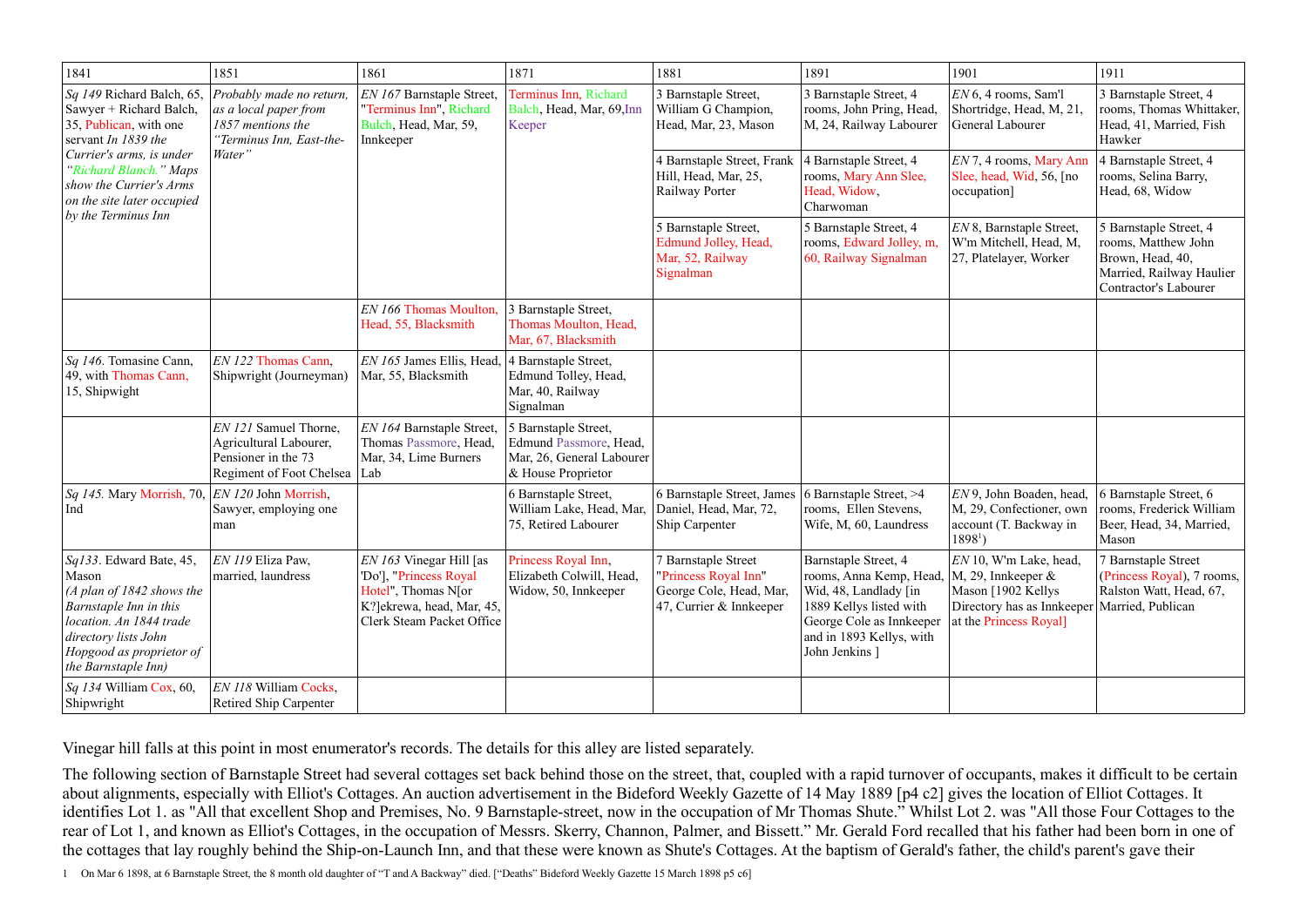address as "Eliot Cottages, Barnstaple Street" [sic].

Evidence from a court case in 1894 identifies John Peard immediately N of Way's Yard in c. 1854, and John Swain at the same location in 1894 $^2$ .

| 1841                                                                                                                                                                                                                    | 1851                                                                        | 1861                                                                                                 | 1871                                                                                                                                                                              | 1881                                                                      | 1891                                                                                                                                                                           | 1901                                                                                                                 | 1911                                                                                                     |
|-------------------------------------------------------------------------------------------------------------------------------------------------------------------------------------------------------------------------|-----------------------------------------------------------------------------|------------------------------------------------------------------------------------------------------|-----------------------------------------------------------------------------------------------------------------------------------------------------------------------------------|---------------------------------------------------------------------------|--------------------------------------------------------------------------------------------------------------------------------------------------------------------------------|----------------------------------------------------------------------------------------------------------------------|----------------------------------------------------------------------------------------------------------|
| Seq 123 John Pears, 55,<br>Joiner                                                                                                                                                                                       | EN 105 Barnstaple Street,<br>John Pears, Joiner<br>(Master) employ. 2 men   | EN 141 John Peard, Head,<br>Mar, 75, Joiner (Master)                                                 | 7, John Pearce, Head,<br>Mar, 85, Retired Joiner                                                                                                                                  |                                                                           | Barnstaple Street, >5<br>rooms, John Swain, Head,<br>M, 56, Cordwainer<br>(mentioned in court case<br>that Peard occupied<br>before Swain, giving<br>periods)                  | EN 11, James Osborne,<br>head, M, 35, General Corn<br>Dealer & Carter                                                | 1 Portland Place, 9 rooms,<br>James B Osborne, Head,<br>46, Married, Haulier<br>(General) on own account |
| Seq 125 Ellen Passmore,<br>$ 40, \text{Ind}$                                                                                                                                                                            | EN 106 Barnstaple Street,<br>Henry Parsons,<br><b>Agricultural Labourer</b> |                                                                                                      |                                                                                                                                                                                   |                                                                           | Barnstaple Street, >5<br>rooms, John Way, Head,<br>M, 39, Lath and Coal<br>Merchant (employer),<br>with a domestic servant<br>[probable location given<br>direction of travel] | EN 12, John Way, Head,<br>M, 49, Coal & Manure<br>Merchant, employer                                                 | Clarence House, 10<br>rooms, Emma Jane Way,<br>Head, 52, Widow                                           |
|                                                                                                                                                                                                                         | EN 107 Barnstaple Street,<br>Stephen Quin,<br><b>Agricultural Labourer</b>  |                                                                                                      |                                                                                                                                                                                   | 9 Barnstaple Street,<br>Francis Squires, Head,<br>Mar, 45, Statuary Mason | 8 Barnstaple Street, >5<br>rooms, William Ellen,<br>Head, M, 39,<br>Warehouseman (Railway) <sup>3</sup>                                                                        | EN 13, William Ellen,<br>head, M, 57, Railway<br>Clerk, worker                                                       |                                                                                                          |
| $\log$ 124 John<br>Branscombe, 25, Potter                                                                                                                                                                               | EN 108 Barnstaple Street,<br>John Shute, Stonemason<br>(Journeyman)         | EN 142 Thomas Shutt,<br>Head, Mar, 22, Shipwright                                                    |                                                                                                                                                                                   | 10 Barnstaple Street,<br>Thomas Shutt, Head, Mar,<br>41, Joiner           | 9 Barnstaple Street, $>5$<br>rooms, Thomas Shutt,<br>Head, M, 53, Hotel Waiter<br>(employed), with a<br>boarder                                                                | EN 14, Thom's Shutt,<br>head, M, 62, Joiner Carp,<br>own account                                                     | 9 Barnstaple Street, 5<br>rooms, Thomas Shutt,<br>Head, 73, Married,<br>Carpenter, own account           |
|                                                                                                                                                                                                                         |                                                                             |                                                                                                      |                                                                                                                                                                                   |                                                                           | [Behind 9-10 (listed<br>between them)]<br>Barnstaple Street, Henry<br>Skerry, 3 rooms, head, M,<br>25, General Labourer                                                        | EN 36 Barnstaple Street<br>(Elliot Cottages), 4 rooms,<br>William Palmer, head, M,<br>39, Stone Quarryman,<br>worker | 4 Elliot Cottages, 2 rooms,<br>Samuel Baker, Head, 56,<br>Married, Newsagent<br>(streetseller)           |
| Seq 122 Joseph Hare, 35,<br>Farmer, with one servant<br>It seems unlikely that a<br><i>farmer, with his servant</i><br>would be in a three room<br>cottage, so further<br><i>investigation is certainly</i><br>required |                                                                             | EN 140 Samuel Gulliver,<br>Head, Mar, 54,<br><b>Blacksmith Master</b><br>employing 1 boy             | 8, Samuel Galliver, Head,<br>Mar, 64, Blacksmith -<br>Master (Samuel Galliver<br>yearly tenant of a dwelling<br>house opposite Clarence<br>Wharf in 1865, when<br>wharf was sold) |                                                                           | 5 Elliot Cottages, 3 rooms, <i>EN</i> 37 Barnstaple Street<br>42, Milliner                                                                                                     | Elizabeth Pound, Head, m, (Elliot Cottages), 4 rooms,<br>Jane Dymond, head, S, 39.<br>Charwoman, worker              | 3 Elliot Cottages, 3 rooms,<br>Henry Smale, Head, 33,<br>Married, Labourer<br>(Bargeman), Gravel         |
|                                                                                                                                                                                                                         |                                                                             | EN 139 Edmund Solley a<br>lodger [listed as a separate]<br>dwelling, but more likely<br>sharing one] |                                                                                                                                                                                   |                                                                           |                                                                                                                                                                                |                                                                                                                      |                                                                                                          |

<sup>2</sup> "Bideford" North Devon Journal 22 March 1894 p8 c3

<sup>3</sup> In 1890 a property in Barnstaple Street was sold in which Mrs Francis Squires and Mr Ellen were occupants. The Premises included a stone-masons yard.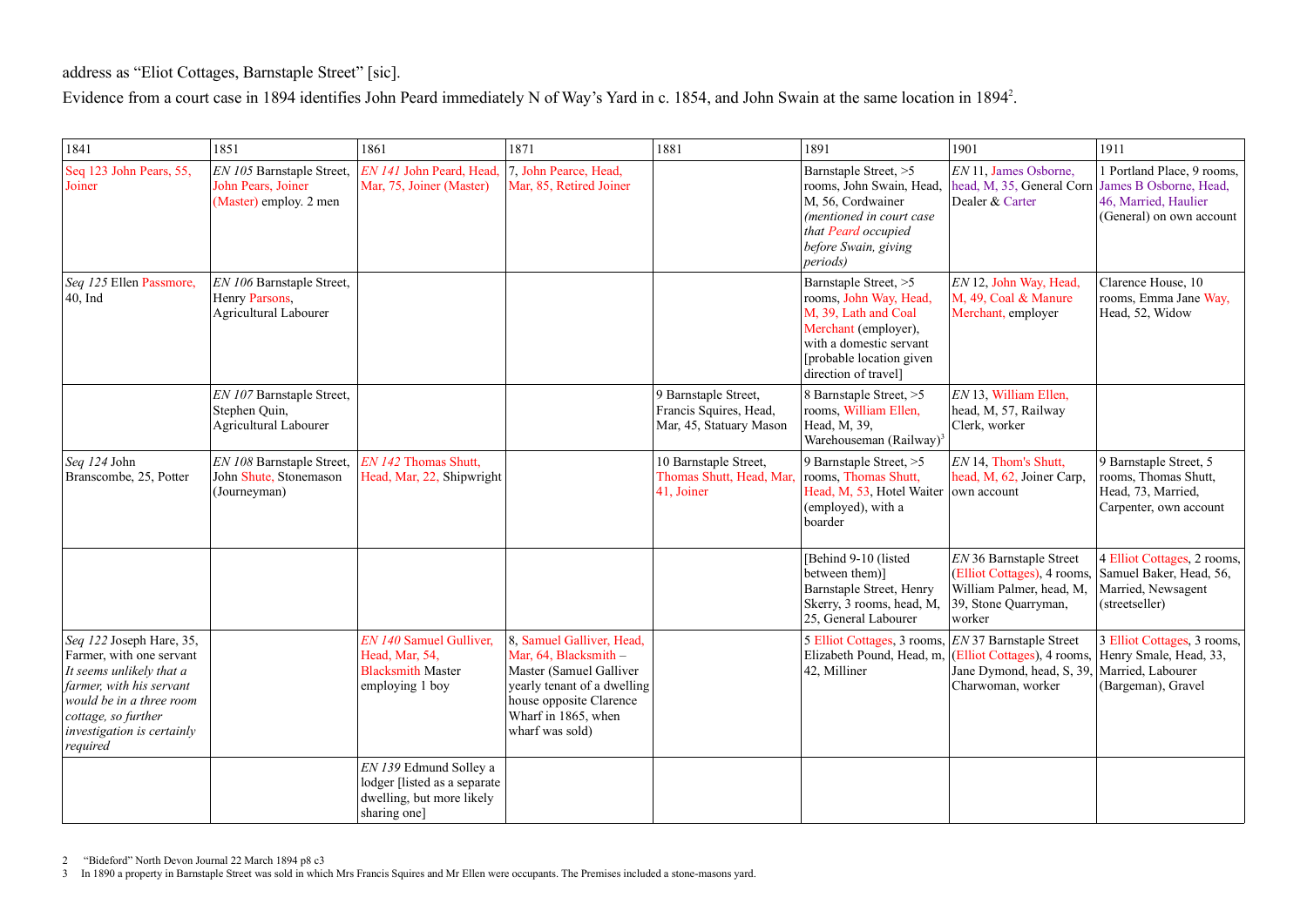| 1841                                                                                                                                | 1851                                                                                                                                                                                  | 1861                                                                     | 1871                                                                                                                                                                          | 1881                                                                                                                                                                    | 1891                                                                                                                                          | 1901                                                                                                                                                                     | 1911                                                                                                                                                         |
|-------------------------------------------------------------------------------------------------------------------------------------|---------------------------------------------------------------------------------------------------------------------------------------------------------------------------------------|--------------------------------------------------------------------------|-------------------------------------------------------------------------------------------------------------------------------------------------------------------------------|-------------------------------------------------------------------------------------------------------------------------------------------------------------------------|-----------------------------------------------------------------------------------------------------------------------------------------------|--------------------------------------------------------------------------------------------------------------------------------------------------------------------------|--------------------------------------------------------------------------------------------------------------------------------------------------------------|
| Seq 121 William Simeon,<br>$ 60, \text{Ind}$                                                                                        |                                                                                                                                                                                       | EN 138 John H R Rowden<br>Head, Mar, 30, Railway<br>Goods Deliverer +    |                                                                                                                                                                               |                                                                                                                                                                         | 4 Elliot Cottages, 4 rooms,<br>William Turner, Head, m,<br>21, General Labourer                                                               | <b>EN 38 Barnstaple Street</b><br>(Elliot Cottages), 4 rooms,<br>William Taylor, head, M,<br>31, Hotel Waiter Inn                                                        | 2 Elliot Cottages, 3 rooms,<br>Mark Richards, Head, 49,<br>Married, Labourer<br>(General), Builder                                                           |
|                                                                                                                                     |                                                                                                                                                                                       | EN 137 John Brownson,<br>Head, Mar, 22, Railway<br>Porter                |                                                                                                                                                                               |                                                                                                                                                                         |                                                                                                                                               |                                                                                                                                                                          |                                                                                                                                                              |
| Seq 120a Elizabeth Frod,<br>$\vert$ 70, Ind                                                                                         |                                                                                                                                                                                       | EN 136 Stephen Elliot,<br>Head, Mar, 57, Carpenter                       | 9, Stephen Elliot, Head,<br>Mar, 66, Carpenter                                                                                                                                |                                                                                                                                                                         | [1 inferred] Elliot<br>Cottages. 2 rooms, Rosa<br>Dent, Head, Wid, 52                                                                         |                                                                                                                                                                          | 1 Elliot Cottages, 3 rooms,<br>Arthur William Smale, 26,<br>Married, Bargeman,<br>Gravel<br>(Contemporaries recall he<br>was in the Western-most<br>cottage) |
| Seq 120 Henry Tucker, 80, <i>EN 104</i> Barnstaple Street,<br>Ind, with one servant                                                 | Eliz Tucker, unmarried,<br>Proprietor of Houses, with<br>one servant                                                                                                                  |                                                                          | 10, Robert Tuckey, Mar,<br>37, Mason                                                                                                                                          |                                                                                                                                                                         |                                                                                                                                               |                                                                                                                                                                          |                                                                                                                                                              |
| Seq 119 Thomas Pollard,<br>35, Mining Agent (with<br>son George, $8)$                                                               | EN 103 Barnstaple Street,<br>Richard Lake, Lime<br>Merchant                                                                                                                           |                                                                          | 11 Barnstaple Street, Eliza<br>Lake, Head, Unmarried,<br>Wainerwoman [i.e.<br>Cordwainer Woman, a<br>woman who is a<br>shoemaker who makes<br>new shoes from new<br>leather.] | 11 Barnstaple Street,<br>Nicholas Mountjoy, Head,<br>Mar, 25, Gen'l Labourer                                                                                            | 10 Barnstaple Street, 4<br>rooms, Joseph Jewell,<br>Head M, 66, Heglar<br>[annotated 'Hawk']                                                  | $EN$ 15, unoccupied                                                                                                                                                      | Barnstaple Street, 4<br>rooms, Mary Grace<br>Smalldon, Head, 70,<br>Widow, Plain Needlework                                                                  |
|                                                                                                                                     |                                                                                                                                                                                       | EN 135 Robert Smale,<br>Head, Mar, 29, Ag Lab                            | 12 Barnstaple Road,<br>Henry Shortridge, Head,<br>Mar, 26, General Lab                                                                                                        | 12 Barnstaple Street,<br>Thomas Cawsey, Head,<br>Mason, 48, Farm Labourer   William Row   > 5 rooms,                                                                    | [Between 10 and 15 or<br>after 32, but before,<br>William B Walker, Head,<br>m, 70, Retired Tailor                                            |                                                                                                                                                                          |                                                                                                                                                              |
|                                                                                                                                     |                                                                                                                                                                                       | Un-numbered 1<br>unoccupied building                                     | 13 Barnstaple Street,<br>Richard Slee, Head, Mar,<br>38, Road Lab                                                                                                             | 13 Barnstaple Street,<br>Richard Stanley, Head,<br>Mar, 33, Ship Carpenter                                                                                              |                                                                                                                                               |                                                                                                                                                                          |                                                                                                                                                              |
|                                                                                                                                     |                                                                                                                                                                                       |                                                                          |                                                                                                                                                                               | 13a Barnstaple Street,<br>unoccupied                                                                                                                                    |                                                                                                                                               |                                                                                                                                                                          |                                                                                                                                                              |
| Seq 118 James Vickery,<br>55, Smyth. <i>Wood's plan of</i><br>1842 marks this property<br> occupied by "Vickery"                    | EN 102 Barnstaple Street,<br>James Vickery, Smith<br>employ. 3 men                                                                                                                    | EN 134 Grace Vicary,<br>Wid, 65, House Proprietor                        | 14 Barnstaple Road,<br>William Sluman, Head,<br>36, Shipwright (purchased<br>as previously occupied by<br>Vicary)                                                             | 14 Barnstaple Street,<br>George H Woolf, Head,<br>Mar, 41, MS Mariner<br>(married Anne Sluman)                                                                          |                                                                                                                                               |                                                                                                                                                                          |                                                                                                                                                              |
| A sale in $1829$ has this<br>property occupied by John<br>Daniel (who appears<br>listed in his other inn on<br><i>this census</i> ) | EN 101 Barnstaple Street,<br>Ship-on-Launch, George<br>Sluman, Innkeeper<br>(Directories list Ship-on-<br>Launch proprietor as<br>John Embery in 1830 and<br>William Elliot in 1839). | EN 133 Ship on Launch,<br>George Sluman, Head,<br>Married, 52, Innkeeper | 15 Barnstaple Street,<br>George Sluman, Head, 62,<br>Innkeeper                                                                                                                | 15 Barnstaple Street<br>("Ship on Launch"), Philip rooms, Philip Colwill,<br>Colwill, Head, Mar, 59,<br>Inn Keeper & Dairyman.<br>With George Sluman<br>(father-in-law) | Barnstaple Street, >5<br>Head, m, 69, Wood<br>Dealer, Dairyman,<br>Innkeeper, employer<br>[Mary Colwill in Kellys]<br>1893 at Ship-on-Launch] | $EN16$ , W'm H'y Keats,<br>Head, M, 42, Inn Keeper<br>Pub, own account [1902]<br>Kelly's directory has<br>William Henry Keates as<br>Innkeeper at the Ship on<br>Launch] | Ship on Launch, 7 rooms,<br>John Woolf, Head, 36,<br>Married, Publican                                                                                       |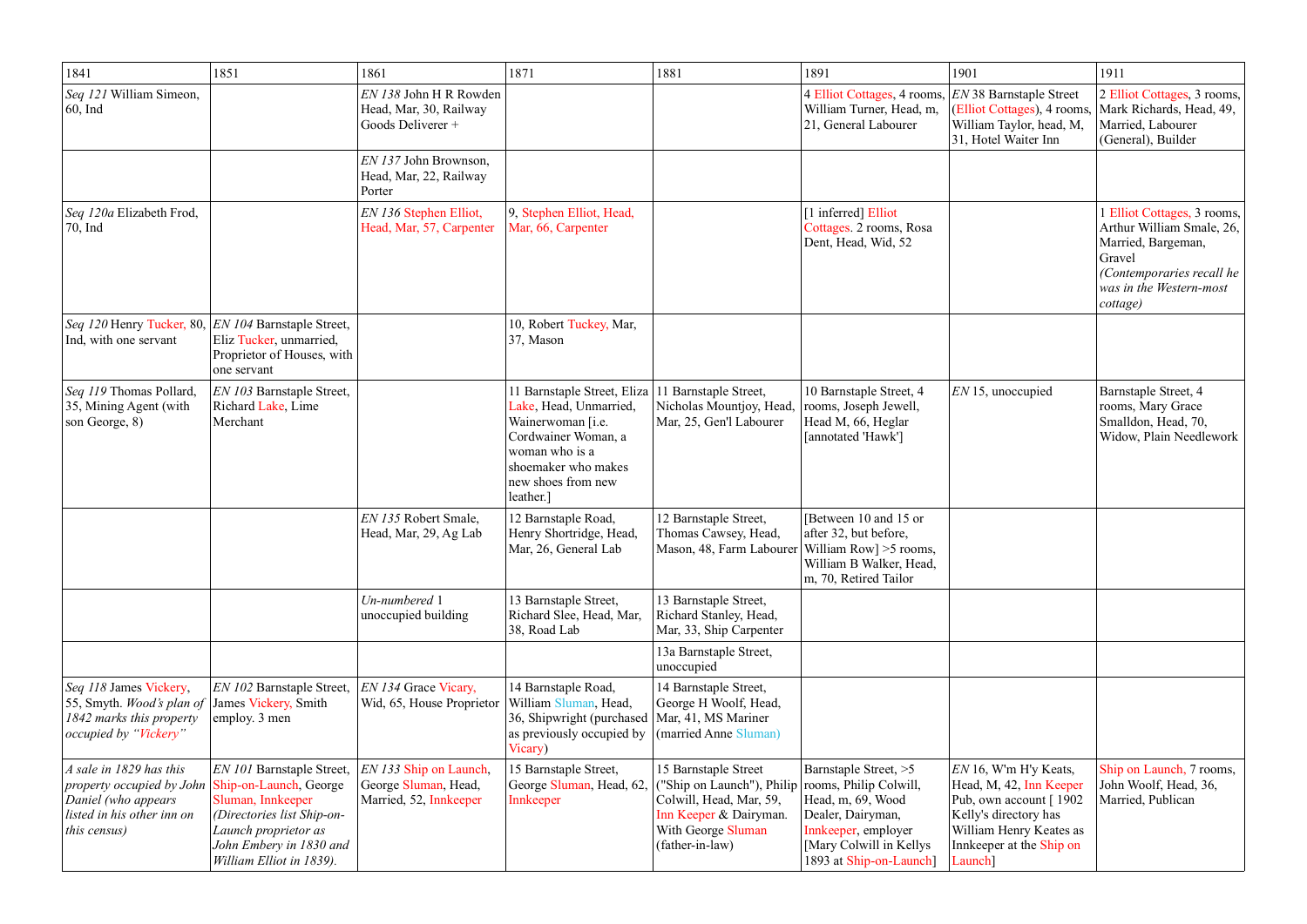| 1841                                                                                                                                                                                                                                                                                                             | 1851                                                                                                                                                                                                                                                                                                                 | 1861                                                                                                                   | 1871                                                                                                                                                                   | 1881                                                                                                                                 | 1891                                                                                                                                                          | 1901                                                                                                                                                        | 1911                                                                                                                            |
|------------------------------------------------------------------------------------------------------------------------------------------------------------------------------------------------------------------------------------------------------------------------------------------------------------------|----------------------------------------------------------------------------------------------------------------------------------------------------------------------------------------------------------------------------------------------------------------------------------------------------------------------|------------------------------------------------------------------------------------------------------------------------|------------------------------------------------------------------------------------------------------------------------------------------------------------------------|--------------------------------------------------------------------------------------------------------------------------------------|---------------------------------------------------------------------------------------------------------------------------------------------------------------|-------------------------------------------------------------------------------------------------------------------------------------------------------------|---------------------------------------------------------------------------------------------------------------------------------|
|                                                                                                                                                                                                                                                                                                                  |                                                                                                                                                                                                                                                                                                                      |                                                                                                                        |                                                                                                                                                                        |                                                                                                                                      |                                                                                                                                                               | $EN$ 17, W'm Francis<br>Chaffer, head, M, 78,<br>Retired Coast Guard Navy<br><i><b>Officer</b></i>                                                          | 16 Barnstaple Street, 5<br>rooms, Herbert Geo<br>Hancock, Head, 29,<br>Married, Miller                                          |
| Seq 116, unoccupied                                                                                                                                                                                                                                                                                              | EN 100 Barnstaple Street,<br>John Huxtable, Tallow<br>Chandler                                                                                                                                                                                                                                                       | EN 132 John Huxtable,<br>Head, Mar, 67, Wool<br>Dealer & Grocer.                                                       | 16 Barnstaple Street, John<br>Huxtable, Head, Widr, 77,<br>Grocer, with housekeeper                                                                                    | 16 Barnstaple Street,<br>Thomas Lake, Head,<br>Widr, 66, Retired Farmer                                                              | 15 Barnstaple Street, >5<br>rooms, Jas Edward<br>Gabriel, Head, M, 39,<br>Stone Mason, employer                                                               | EN 18, Jas Ed'w Gabriel,<br>Head, M, 48, Stone Carvel<br>Mason, Employer                                                                                    | 16a Barnstaple Street, 6<br>Rooms, James Edwin<br>Gabriel, Head, 57,<br>Married, Monumental<br><b>Mason</b>                     |
| Seq 115, unoccupied                                                                                                                                                                                                                                                                                              | Uninhabited house,<br>between EN 100 and EN<br>99                                                                                                                                                                                                                                                                    | EN 131 John Lile, Head,<br>Mar, 50, Plumber                                                                            | 17 Barnstaple Street, John<br>Lyle, Head, 60, Plumber<br>& Seaman                                                                                                      | 16a Barnstaple Street,<br>Thomas Newby, Head,<br>Mar, 32, Hairdresser                                                                | 16 Barnstaple Street, >5<br>rooms, Henry Clark,<br>Head, M, 59, Mariner                                                                                       | EN 19, Henry Clarke,<br>Head, M, 69, Retired<br>Master Mariner Seas [in<br>1917 one Capt. Clark was<br>described as formerly of<br>17 Barnstaple Street]    | 17 Barnstaple Street, 6<br>rooms, James Rook, Head,<br>77, Widower, Independant                                                 |
|                                                                                                                                                                                                                                                                                                                  |                                                                                                                                                                                                                                                                                                                      | EN130 Hugh Solley,<br>Head, Mar, 31, Railway<br>Guard, who has one<br>servant                                          |                                                                                                                                                                        | 17 Barnstaple Street,<br>Charles Davey, Head,<br>Mar, 40, Farm Labourer                                                              | 17 Barnstaple Street, >5<br>rooms, John Hinks, head,<br>49, Storekeeper, Co<br>Operative Ass'n, with his<br>Aunt, Lucy Hinks, Wid,<br>74, living on own means | EN 20, Mary Heal, head,<br>M, 44, Shopkeeper, own<br>account<br>[18 Barnstaple Street was<br>sold as a freehold shop<br>and dwelling house" in<br>$19074$ ] | 18 Barnstaple Street, 5<br>rooms, Frederick<br>Ebsworthy, Head, 51,<br>Married, Stevedore                                       |
|                                                                                                                                                                                                                                                                                                                  | EN 99 Barnstaple Street,<br>Emily Williams, Widow,<br>Annuitant, with one<br>servant                                                                                                                                                                                                                                 | EN129 Richard Dennis,<br>Head, Mar, 29, Joiner<br>employing 1 boy, with<br>nurse                                       | 18 Barnstaple Street,<br>Philip Colwill snr, Father,<br>Widr, 80, Retired Farmer,<br>with Philip Colwill Jnr,<br>Brother, 49, Lime & Coal<br>Merchant, and one servant | 18 Barnstaple Street,<br>Elizabeth Fry, Head, W,<br>57, Income from Houses<br>& c. With Philip Colwill,<br>her father (aged 90)      | 18 Barnstaple Street, >5<br>rooms, James Osbourne,<br>Head, m, 24, General<br>Labourer                                                                        | EN 21, Edward Passmore.<br>head, M, 57, Stevedore<br>Dock L                                                                                                 | 18 [sic] Barnstaple Street,<br>3 rooms, William Thomas<br>Waters, Head, 26,<br>Married, Labourer<br>(Masons), Building          |
| $\left  \mathcal{S}q \right $ 163 Mary Cooke, 40,<br>$Ind + James Bird, 70, Ind$<br>+ Betsey Mander, 40, Ind<br>$+$ Louisa Casey, 20, Ind $+$<br>Anne Carlleman [?], 25,<br>Ind <i>flisted next to Robert</i><br>Johnson, whose house lay<br>$\vert$ diagonally opposite the<br>modern 19 Barnstaple<br>Street.] | EN 98 Barnstaple Street,<br>Mary Cooke, Widow,<br>Landed Proprietor, with<br>one servant. In 1857 a<br>seven bedroom house was<br>offered for auction,<br>having lately been in the<br>occupation of Mrs. Cooke,<br>widow. The prior<br>occupant was Col.<br>Gordon (possibly Col.<br>Arthur Gordan of Port<br>Hill) | <i>EN 128</i> William Hawkins, 19 Barnstaple Road,<br>Head, Mar, 43, Steam<br>Packet & Corn Agent,<br>with one servant | George L Muire, Head,<br>49, Engineer (Civil), with<br>one servant                                                                                                     | 19 Barnstaple Street, John   19 Barnstaple Street, >5<br>Geaghgan, Head, Mar, 59,   rooms, Fredrick Dalby,<br>Railway Station Master | Head, m, 54, Station<br>Master, one servant                                                                                                                   | EN 22, Edw'd Waterfield,<br>Head, M, 51, Railway<br>Station Master, worker                                                                                  | 19 Barnstaple Street, 12<br>rooms, James Street,<br>Head, 53, Widower,<br><b>Railway Station Master</b>                         |
|                                                                                                                                                                                                                                                                                                                  | EN 97 Barnstaple Street,<br>Thomas Stanbury, Coal<br>Merchant [higher status]<br>occupant]                                                                                                                                                                                                                           | EN 127 Edwin Heal,<br>Head, Mar, 42, Super of<br>Inland Revenue, with one<br>servant                                   | 20 Barnstaple Street,<br>William Purcombe, Head,<br>34, Railway Ticket<br>Collector & George Piper,<br>Head, Railway Porter                                            | 20 Barnstaple Street,<br>Stephen Thomas, Head,<br>Mar, 37, Professor Art<br>Master                                                   | Barnstaple Street, >5<br>rooms, George Pollard,<br>Head, m, 48, Merchant                                                                                      | $EN$ 23, Ernest Edw<br>McKenzie, Head, M, 27,<br>Pianoforte Tuner, Worker                                                                                   | 20 Barnstaple Street, 6<br>rooms, Frank Taylor,<br>Head, 52, Married,<br>Railway Servant (Steam<br>Crane Driver), Railway<br>Cy |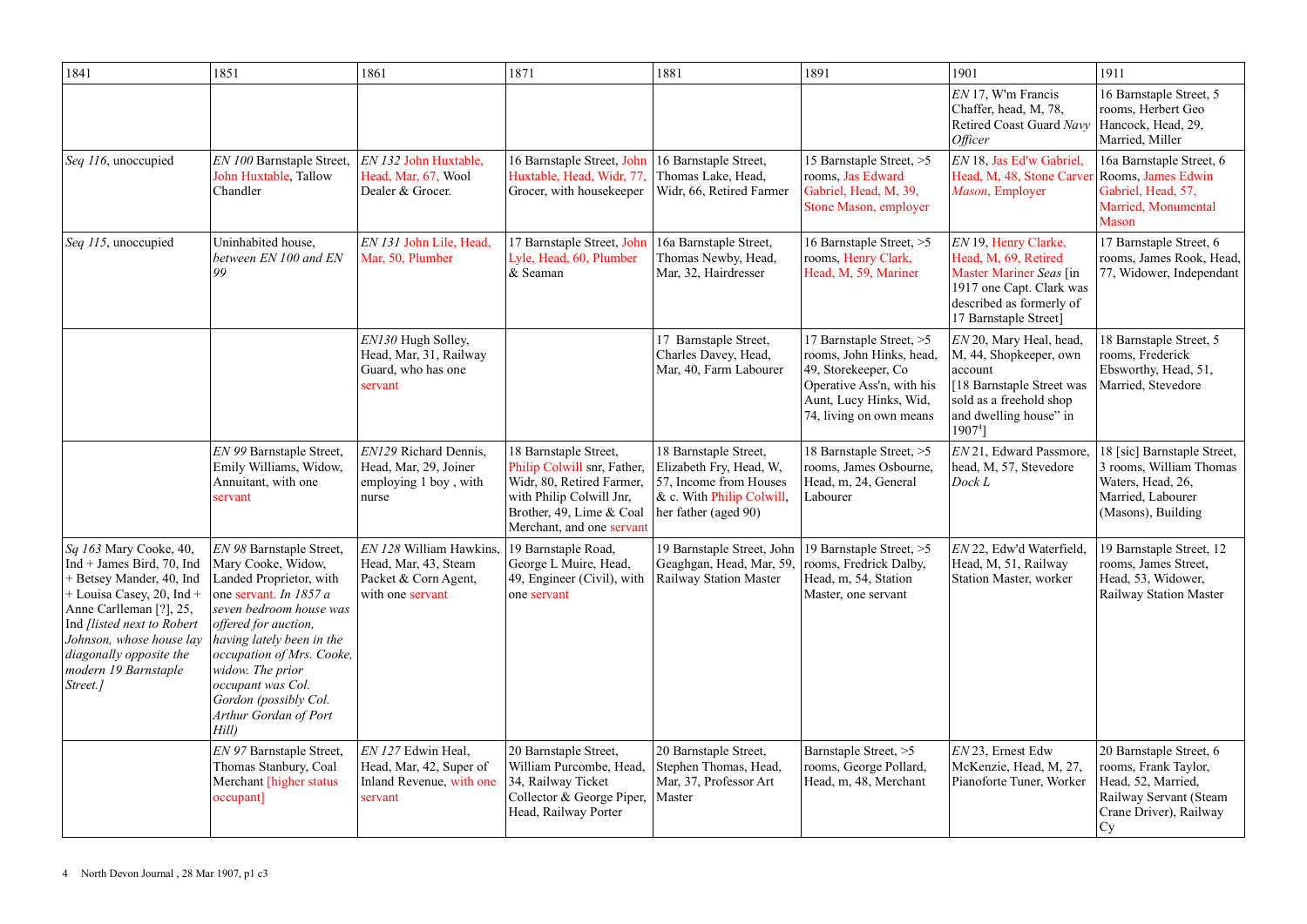| 1841 | 1851                                                                                                                      | 1861                                                               | 1871                                                                                                  | 1881                                                                                                                                                | 1891                                                                                                                                        | 1901                                                                    | 1911                                                                                 |
|------|---------------------------------------------------------------------------------------------------------------------------|--------------------------------------------------------------------|-------------------------------------------------------------------------------------------------------|-----------------------------------------------------------------------------------------------------------------------------------------------------|---------------------------------------------------------------------------------------------------------------------------------------------|-------------------------------------------------------------------------|--------------------------------------------------------------------------------------|
|      |                                                                                                                           | $ EN\,126\,{\rm Joseph}\,$ Pedlar,<br>Head, Mar, 20,<br>Cordwainer |                                                                                                       |                                                                                                                                                     |                                                                                                                                             |                                                                         |                                                                                      |
|      |                                                                                                                           | <i>EN125</i> Thomas Crocker,<br>Head, Widr, 48, Grocer             | Collier, Head, 46, (Baker)<br>Green Te [?], Master<br>employing 4 men and 2<br>boys, with one servant | 21 Barnstaple Street, John 21 Barnstaple Street, John 21 Barnstaple Street, >5<br>Hicks, Head, Mar, 41,<br>Pleasure Boat Proprietor<br>& Shopkeeper | rooms, James Delbridge,<br>married, 58, Sawyer                                                                                              | EN 24, James Delabridge, 21 Barnstaple Street, 7<br>head, M, 55, Grocer | rooms, James Delabridge,<br>Head, 67, Married,<br>Gardener (Market)                  |
|      | <i>EN</i> 96 Barnstaple Street,<br>Mary Pollard, Grocer,<br>with son George Pollard,<br>aged 18, Culm Mine (App)<br>Agnt) | <i>EN124 George Pollard,</i><br>Head, Mar, 28, Mine<br>Agent       | 22 Barnstaple Street,<br>Thomas Pollard, Head, 65, Thomas Pollard, Head,<br>(Merchant) Mining Agent   | 22 Barnstaple Street,<br>Widr, 76, Alderman, Mine<br>Proprietor                                                                                     | Barnstaple Street, >5<br>rooms, Emma Pollard,<br>$\vert$ Single, 43, Living on own $\vert$<br>means [Miss Pollard was<br>at no. 22 in 1888] | EN 25, William Potter,<br>head, M, 33, Watchmaker,<br>  worker          | 22 Barnstaple Street, 5<br>rooms, James Pike, Head,<br>31, Married, Harness<br>Maker |

Springfield Terrace is usually inserted at this point

|  |  | 23 Barnstaple Street appears to have been off Embery's Drang and behind no 22, with 23, 24, 25, 26 possibly being re-numbered as 24, 25, --, 26 in the later 20 <sup>th</sup> C. |
|--|--|----------------------------------------------------------------------------------------------------------------------------------------------------------------------------------|
|--|--|----------------------------------------------------------------------------------------------------------------------------------------------------------------------------------|

| 1841                                                                                                    | 1851                                                                                        | 1861                                                                                                                | 1871                                                                                                                                   | 1881                                                                                              | 1891                                                                                       | 1901                                                                                 | 1911                                                                                                         |
|---------------------------------------------------------------------------------------------------------|---------------------------------------------------------------------------------------------|---------------------------------------------------------------------------------------------------------------------|----------------------------------------------------------------------------------------------------------------------------------------|---------------------------------------------------------------------------------------------------|--------------------------------------------------------------------------------------------|--------------------------------------------------------------------------------------|--------------------------------------------------------------------------------------------------------------|
|                                                                                                         | EN 95 Barnstaple Street,<br>William Johnson,<br>Labourer in Shipyard                        |                                                                                                                     |                                                                                                                                        |                                                                                                   |                                                                                            |                                                                                      |                                                                                                              |
| Susan Parkhouse, with<br>one servant                                                                    | EN 94 Barnstaple Street,<br>Robert Dig, Agent to the<br>North Devon Steam<br>Packet Company | <i>EN 123</i> Thomas Pollard,<br>Head, Mar, 56, Mineral<br>Black Manufacturer,<br>employing 4 men                   | 23 Barnstaple Street,<br>George Pollard, Head, 37,<br><b>Steam Packet and Mining</b><br>(Agent)                                        | 23 Barnstaple Street,<br>George Pollard, Head,<br>Mar, 48, Coal Merchant &<br>Mine Proprietor     | 23 Barnstaple Street, 4<br>rooms, Samuel Hobbs<br>Mallett, Head, m, 30,<br>Railway Porter  | $EN$ 26, 4 rooms, William<br>Burnett, head, M, 24,<br>General Labourer, worker       | 23 Barnstaple Street, 3<br>rooms, John Hicks, Head,<br>70, Married, Retired<br>Boatman (with one<br>servant) |
|                                                                                                         | EN 93 Barnstaple Street,<br>James Hill, Mar, 35,<br>Sawyer (employing 1)<br>man)            | <i>EN 113 James Hill, Head,</i><br>Mar, 63, Sawyer                                                                  | 24 Barnstaple Street,<br>Mary Embery, head,<br>unmarried, housekeeper,<br>with John H Embery,<br>brother, 30, Joiner and<br>Undertaker | 24 Barnstaple Street,<br>Elizabeth Saunders, Head,<br>Unm, 65, Annuitant                          | 24 Barnstaple Street, 4<br>rooms, Joseph Eastman,<br>m, 61, Agricultural<br>Labourer       | $EN$ 28, 4 rooms, Mary J<br>Ware, head, wid, 64, [no]<br>occupation given]           | 24 Barnstaple Street, 4<br>rooms, William George<br>Nicholls, Head, 23,<br>Married, Hotel Boats              |
| Seq 108 William<br>Parkhouse, 55, Sawyer                                                                | Polisher $+$<br>EN 91 Barnstaple Street,<br>William Packhouse,<br>Shipbuilder's Labourer    | EN 92 John Ryder, French   EN 112 William Pridham,<br>Head, Mar, 46, Ag Lab                                         | 25 Barnstaple Street, John<br>Trott, Head, Widr,<br>Bargeman                                                                           | 25 Barnstaple Street,<br>William Grant, Head, Mar, rooms, William Thomas<br>33, Blacksmith Master | 25 Barnstaple Street, 4<br>Grant, Head, 43,<br>Blacksmith                                  | $EN$ 27, 4 rooms, Thomas<br>Glover, head, M, 40,<br>Timber carter Carrier,<br>worker | 25 Barnstaple Street, 3<br>rooms, Thomas Glover,<br>Head, 50, Married, Timber<br><b>Merchant's Carter</b>    |
| Seq 107a William<br>Embery, 35, Joiner<br>Seq 107 John Embery, 70,<br>$Ind + Henry$ Holloway,<br>19, Ap | EN 90 Barnstaple Street,<br>William Embery, Joiner<br>Master employing 1 man                | <i>EN 111</i> William Embery,<br>Head, Widower, 55,<br><b>Master Carpenter</b><br>employing 1 man and 2<br>$\log s$ | 26 Barnstaple Street,<br>William Embery, Head,<br>65, Retired (Joiner) $\&$<br>House Agent                                             | 26 Barnstaple Street, John<br>H. Embery, Head, Mar,<br>40, Cabinet Maker                          | 26 Barnstaple Street, $> 5$<br>rooms, John H Embery,<br>50, Joiner Undertaker,<br>employer | EN 29, John Holloway<br>Embery, head, M, 60,<br>Joiner Undertaker, own<br>account    | 26 Barnstaple Street, 6<br>rooms, Rosabella Embery,<br>Head, 61, Widow, Private<br>Means                     |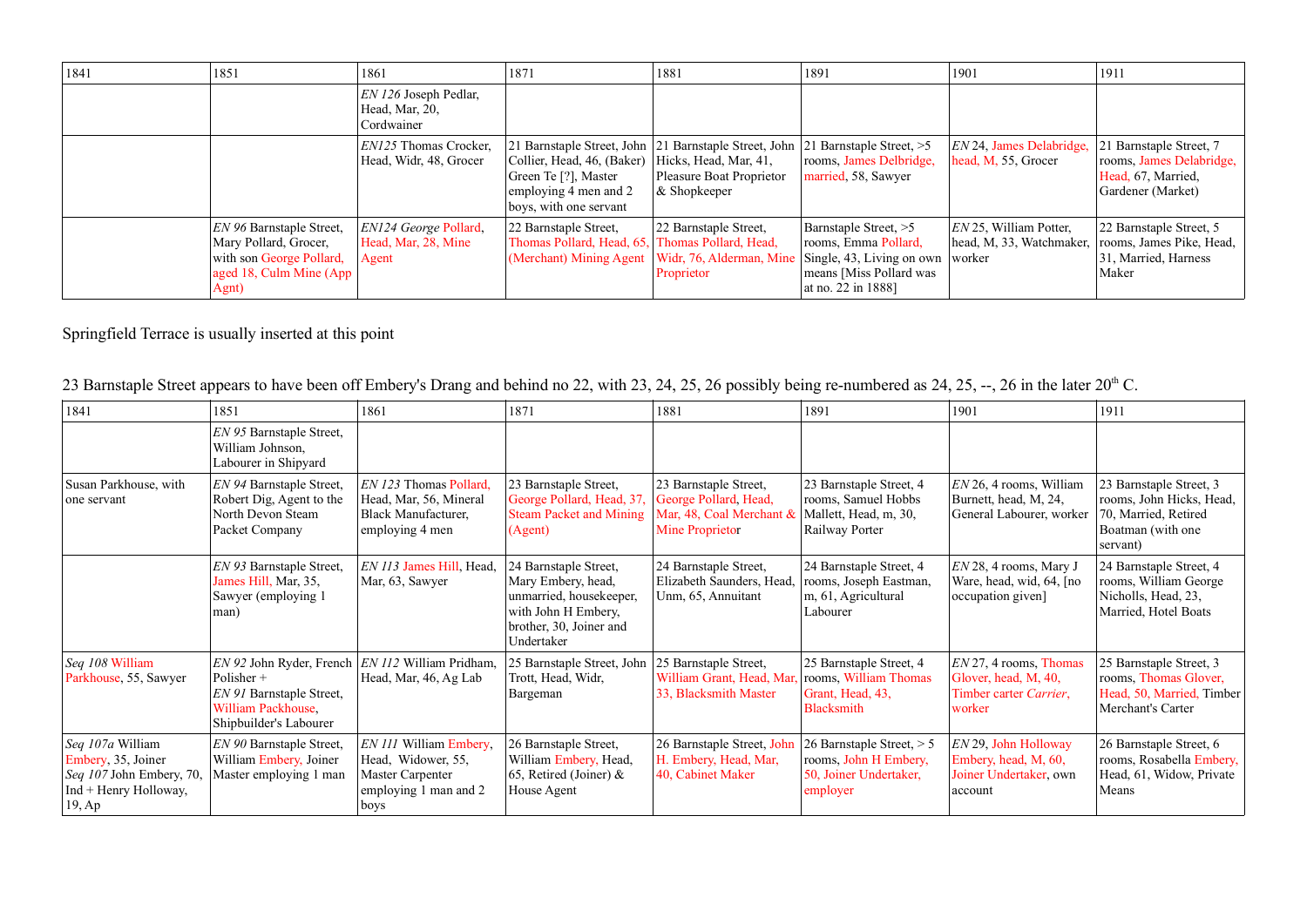| 1841                                                                                                                                           | 1851                                                                                                | 1861                                                                                   | 1871                                                                                                                                                                        | 1881                                                                                | 1891                                                                                                                                                                                                                                    | 1901                                                                                                                                      | 1911                                                                                                                   |
|------------------------------------------------------------------------------------------------------------------------------------------------|-----------------------------------------------------------------------------------------------------|----------------------------------------------------------------------------------------|-----------------------------------------------------------------------------------------------------------------------------------------------------------------------------|-------------------------------------------------------------------------------------|-----------------------------------------------------------------------------------------------------------------------------------------------------------------------------------------------------------------------------------------|-------------------------------------------------------------------------------------------------------------------------------------------|------------------------------------------------------------------------------------------------------------------------|
| Seq 106 John Symons, 40,<br>Culm Miner $+$ Grace<br>Allen, 75, Ind                                                                             |                                                                                                     | 1 unoccupied                                                                           | 27 Barnstaple Street,<br>Robert Small, Head, 40,<br>Job at the Gas Works27<br>Bs, Samuel Fabric, Head,<br>Widr, 74, Blacksmith                                              | 27 Barnstaple Street,<br>Samuel Fabric, Head,<br>Widr, 74, Blacksmith               | 27 Barnstaple Street, >5<br>rooms, James Burrow,<br>Head, M, 36, Railway<br>Porter & Signalman. His<br>wife. Emily Burrow, is a<br>Dressmaker and an<br>employer.                                                                       | EN 30, James Burrow,<br>head, M, 46, Railway<br>Signalman, worker                                                                         | 27 Barnstaple Street, 5<br>rooms, John Butter, Head,<br>29, Married, Stoker, Gas<br><b>Works</b>                       |
| Eliza Ellis, 30 + Edward<br>Clark, 15, Shipwright +<br>Seq 105b John Dorcas <sup>[?]</sup> ,<br>40, Mariner<br>Robert Ellis, 40,<br>Shipwright | EN 89 Barnstaple Street,<br>Robert Ellis, Ship<br>Carpenter                                         | EN 110 Robert Ellis,<br>Head, Mar, 64, Ship<br>wright                                  | 28 Barnstaple Street,<br>James Daniel, Head, 63,<br>Shipwright, with Harriet,<br>Wife, 63, Shopkeeper                                                                       | 28 Barnstaple Street,<br>James Hayle, Head, Widr,<br>62, Gardener [non<br>domestic] | 28 Barnstaple Street, >5<br>rooms, Mary T. Newby,<br>Head, Wid, 36, Grocer                                                                                                                                                              | EN 31, Charles Bond,<br>head, M, 41, General<br>Labourer, worker                                                                          | 28 Barnstaple Street, 6<br>rooms, Charles Bird,<br>Head, 51, Married,<br>Furniture Packer,<br><b>Furniture Remover</b> |
|                                                                                                                                                | EN 88 Barnstaple Street<br>Gaol, William Gilbert,<br>Gaol Keeper (with a<br>single prisoner listed) | EN 109 Colonial<br>Buildings, Richard Heard,<br>Head, Widr, 70, Retired<br>Merchant    | Colonial Buildings,<br>Richard Heard, Head,<br>Widr, 80, (Merchant) &<br>Retired shipowner, with<br>one servant                                                             | Colonial Buildings,<br>unoccupied                                                   | Royal Hotel, Stanley<br>Heard, Head, S, 30, Hotel<br>Proprieter Timber<br>Importer, with his father<br>George Heard, m, 70,<br>Retired Timber Importer,<br>7 servants, 2 visitors, 3<br>boarders, family of Percy<br>A Willet, a Brewer | EN 1, Barnstaple Street<br>(Royal Hotel), >4 rooms,<br>Rob't Stanley Heard,<br>Head, S, 40, Hotel<br>Proprietor Pub, Employer,<br>at home | Royal Hotel Bideford,<br>Sarah Hannah Constable,<br>Head, 31, Single, Hotel<br>Manageress                              |
| John Dannell, 70,<br>Publicans<br>James Dannell, 30,<br>Shipwright                                                                             | EN 87 Barnstaple Street,<br>London Inn, John Daniel,<br>Coal Merchant, with one<br>servant          | EN 108 New London Inn,<br>James Daniel, Head, Mar,<br>57, Shipwright $\&$<br>Innkeeper | By 1871 the New London<br>Inn had been partially<br>demolished for a road,<br>then the remaining land<br>incorporated into the<br>Bideford Hotel (Later the<br>Royal Hotel) |                                                                                     |                                                                                                                                                                                                                                         |                                                                                                                                           |                                                                                                                        |

# **Barnstaple Street (around the area of the Torrington Lane cutting and Brunswick Wharf)**

The location of these properties are ambiguous, the earlier ones could have been where Torrington Lane now runs, the latter ones on the southern edge of Brunswick Wharf and part demolished in bridge/street widening)

| 1841                  | 1851                                                                          | 1861                                                                                                                                       | 1871                  | 1881 | 1891 | 1901 | 1911 |
|-----------------------|-------------------------------------------------------------------------------|--------------------------------------------------------------------------------------------------------------------------------------------|-----------------------|------|------|------|------|
|                       | EN 86 Barnstaple Street,<br>Carles [sic] Lee, Ship<br>Porter                  | $ EN\,107\,$ James Passmore,<br>Head, Mar, 30, Sawyer +<br><i>EN 106</i> Barnstaple Street,<br>John Spear, Head, Mar,<br>32, Chimney Sweep | Demolished for a road |      |      |      |      |
| Emma Ruas, 30         | <i>EN 85</i> Barnstaple Street,<br>Mary Geaton, married,<br>Shoe-maker's Wife |                                                                                                                                            |                       |      |      |      |      |
| John Lile, 30 Plumber | <i>EN 84</i> Barnstaple Street,<br>John Lile, 40, Plumber                     | $ $ [John Lile is displaced<br>$\vert$ elsewhere in this census]                                                                           |                       |      |      |      |      |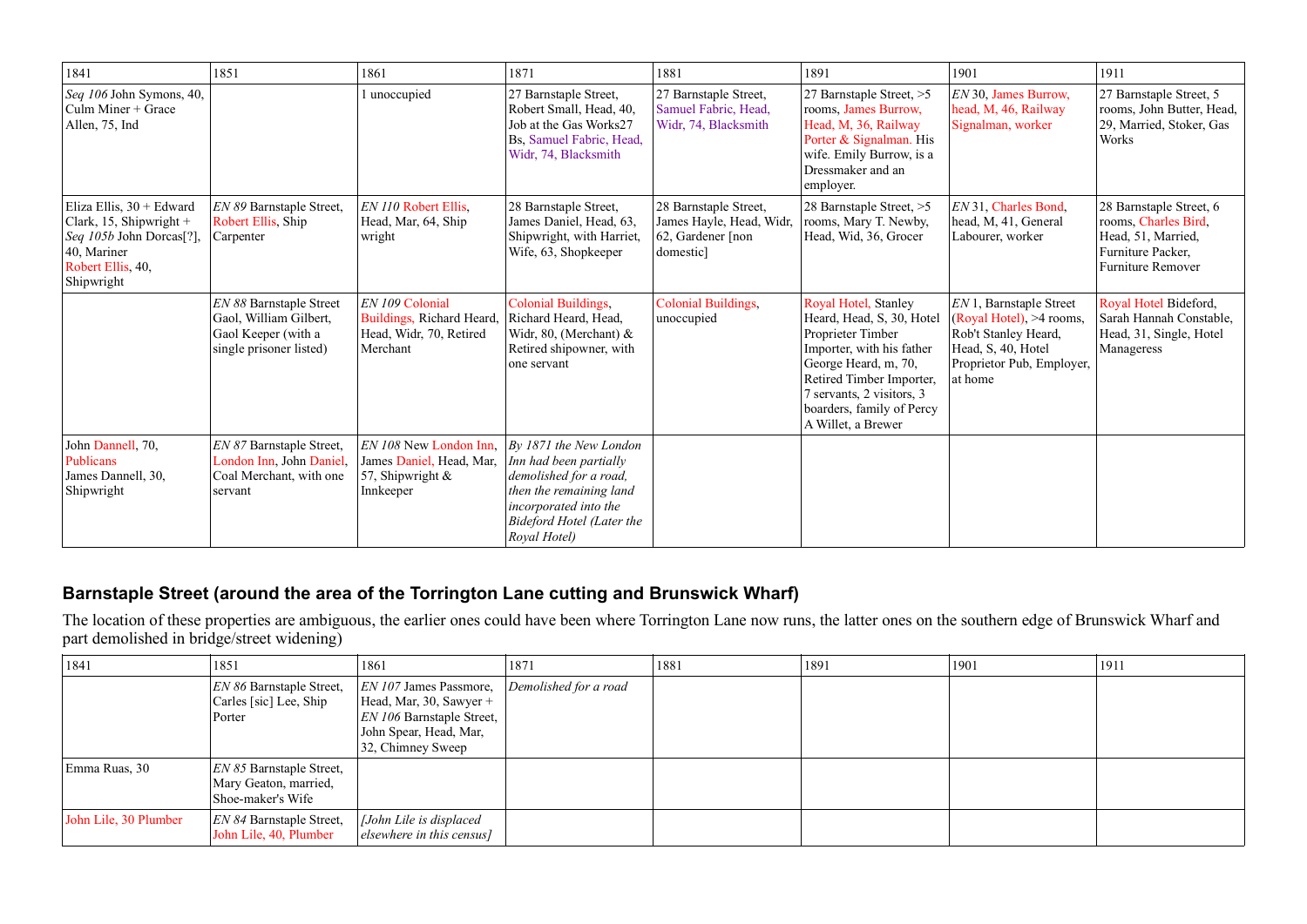| 1841                 | 1851                                                          | 1861 | 1871 | 1881 | 1891 | 1901 | 1911 |
|----------------------|---------------------------------------------------------------|------|------|------|------|------|------|
| James Carter, Grocer | $ EN 83$ Barnstaple Street,<br>Simon Lake, Tailor<br>(Master) |      |      |      |      |      |      |
|                      | Unoccupied house                                              |      |      |      |      |      |      |

## **Barnstaple Street (Western side)**

The widening of Barnstaple Street and the development of its wharfs lead to the progressive demolition of the older houses along the western side.

## **Brunswick Wharf area**

| 1841                                                                                                                                                       | 1851                                                                                    | 1861 | 1871                                                                                                                  | 1881                                                                                                | 1891                                                                                                                                                                                                       | 1901                                                                             | 1911                                                                                                             |
|------------------------------------------------------------------------------------------------------------------------------------------------------------|-----------------------------------------------------------------------------------------|------|-----------------------------------------------------------------------------------------------------------------------|-----------------------------------------------------------------------------------------------------|------------------------------------------------------------------------------------------------------------------------------------------------------------------------------------------------------------|----------------------------------------------------------------------------------|------------------------------------------------------------------------------------------------------------------|
| $\left  \mathcal{S}q \right $ 164 Robert Johnston,<br>$ 45$ , Ship Builder, with one Robert Johnson, Ship<br>servant                                       | $ EN\,139\,$ Barnstaple Street,<br><b>Builder employing 24</b><br>men, with one servant |      | 31 Barnstaple Street,<br>Samuel Palmer, 45,<br>Railway Labourer, with<br>John Burtlett, Head, 40,<br>Railway Labourer | 29 Barnstaple Street,<br>William Whitefield, Head,  so probably opposite 20,<br>Mar, 46, Shipwright | [listed between 19 and 21, $ EN31a  > 4$ rooms,<br>after Springfield Terrace,<br>but before John Blight at<br>32] Barnstaple Street, $>5$<br>rooms, Thomas<br>Witheridge, Head, M, 46,<br>General Labourer | Samuel Jones, head, 31,<br><b>Building Merchant's Yard</b><br>Foreman, Worker    | $ 31$ Barnstaple Street, 6<br>rooms, Samuel Jones,<br>Head, 40, Married,<br>Foreman Builder's<br>Merchant's Yard |
| <i>Sq 162a</i> Elizabeth Pike,<br>$\sqrt{70}$ , Ind + Richard Harris,<br>$\vert$ 60, Shoemaker + Luke<br>Stacey, 70, Mariner +<br>Mary Mills<br>$65$ , Ind |                                                                                         |      |                                                                                                                       |                                                                                                     |                                                                                                                                                                                                            | $EN$ 32, >4 rooms, John<br>Colwill, head, M, 38,<br>Haulier Corn, own<br>account | 31 Barnstaple Street, 2<br>rooms, Henry Dowell<br>Clark, Head, 80, Widower,<br>Master Mariner, retired           |

## **William Row and a house with offices.**

In October 1848 the executors of Henry Tucker sold Clarence Wharf and a range of adjacent properties, included three cottages, now occupied by John Collacott, Elizabeth Tyke, and Frederick Jones. During the intervening years this group of three cottages would have been owned by the Bideford Anthracite Mining Company. The documentation for the sale of this area by that company, in 1865, indicates that it contained a dwelling house, with offices, and a group of three cottages that adjoined it. A similar group of three cottages, and a dwelling house on Clarence Wharf were offered as two of the lots in a property auction, advertised in November 1867. In the 1865 the cottages as advertisement the cottages were occupied by John Collacott, George Bird and Thomas Lane. In 1867 Thomas Lane, John Collacott, and John Bright occupied them. In 1867 they are described as comprising "a Kitchen, Pantry, and other convenient offices, and 2 Bed Rooms." These cottages are clearly the three known, in 1871, as William Row or Williams' Drang. Tenants seem to have been on a yearly tenancy, so the occupant had often changed between censuses. In 1867 the house was occupied by Mr. Simon Lake. It is described in 1867 as comprising "2 Front Parlours, 2 Kitchens, Wash-house, and other suitable Offices, on the ground floor; and 4 excellent Bed Rooms and a Water Closet, on the first floor. It had a garden well stocked with fruit trees and measuring 112 feet length, by 37 feet breadth. [North Devon Journal 28 November 1867 p1 c1]

In 1891 William Row is called "Williams's Drang" on the introductory page of the census district

| 1841                                                                                                                                           | 1851                                                    | 1861                  | 1871                                             | 1881                                               | 1891                                            | 1901                        | 1911 |
|------------------------------------------------------------------------------------------------------------------------------------------------|---------------------------------------------------------|-----------------------|--------------------------------------------------|----------------------------------------------------|-------------------------------------------------|-----------------------------|------|
| $ Sq $ 162 Sarah Minke[r?]y, $ EN $ 138 Barnstaple Street, $ EN $ 185 Barnstaple Street, 32 Barnstaple Street,<br>$\vert 65, \text{Ind} \vert$ | William Dark, Shoe                                      | Mary Dark, Head, Wid, | Mary Dark, Head, Widow,   Blight, Head, Mar, 61, | 30 Barnstaple Street, John 32 Barnstaple Street, 4 | rooms, John Blight, Head,   head, M, 31, Navvy, | $ EN33, 4$ rooms, John Lee, |      |
|                                                                                                                                                | Maker Master employing 52, Shop Keeper<br>2 apprentices |                       | $ 63,$ Shopkeeper                                | Gen'l Labourer                                     | $ M, 67$ , Manure Agent                         | worker                      |      |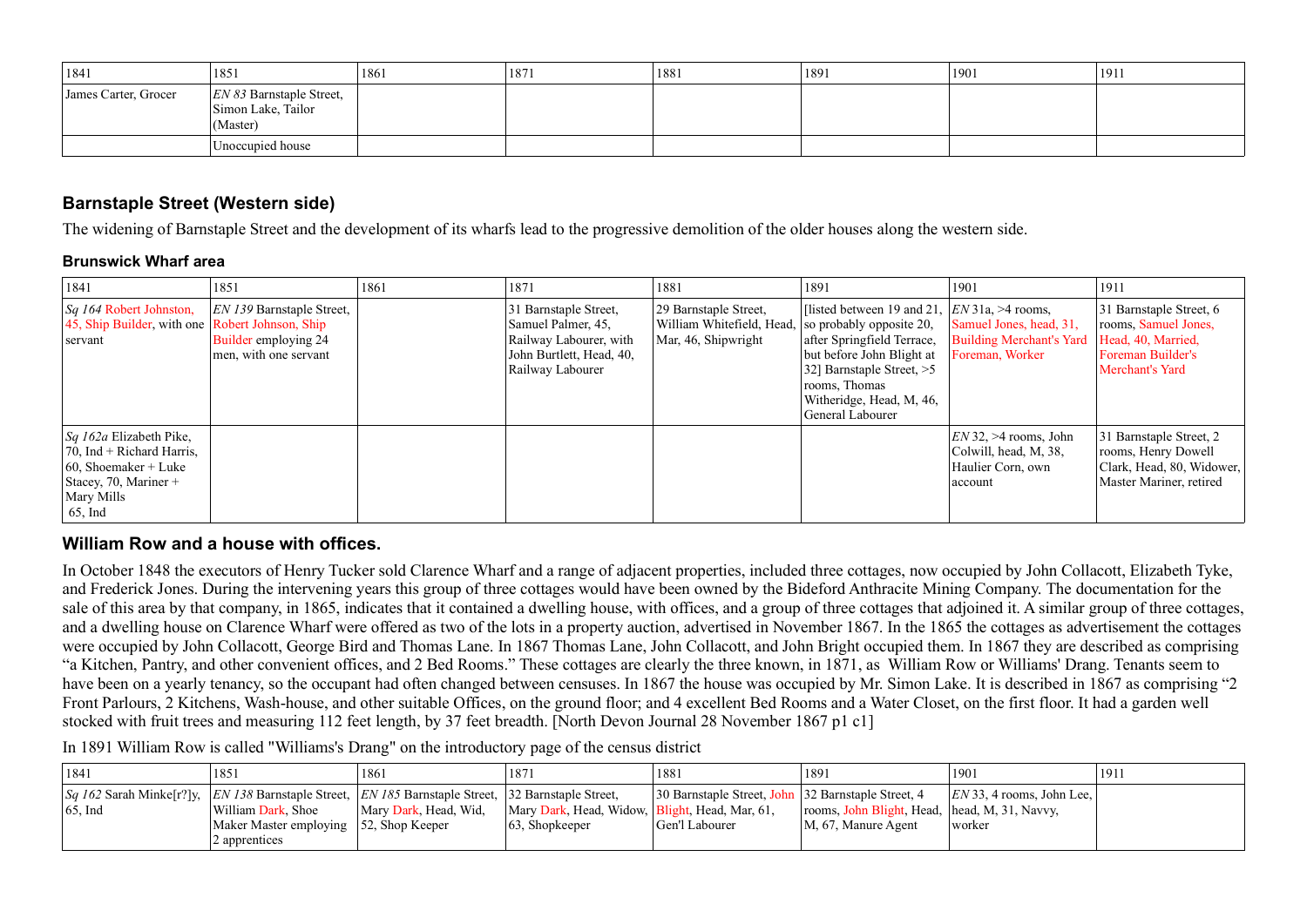| 1841                                             | 1851                                                                                                                                     | 1861                                                                                                        | 1871                                                                | 1881                                                                                      | 1891                                                                                                                                                                                | 1901                                                                                                                          | 1911 |
|--------------------------------------------------|------------------------------------------------------------------------------------------------------------------------------------------|-------------------------------------------------------------------------------------------------------------|---------------------------------------------------------------------|-------------------------------------------------------------------------------------------|-------------------------------------------------------------------------------------------------------------------------------------------------------------------------------------|-------------------------------------------------------------------------------------------------------------------------------|------|
| $\left  \mathcal{S}q \right $ 161 One unoccupied | EN 137 Barnstaple Street,<br>Elizabeth Tyack, Widow,<br>Pauper (Servant), with<br>Swaine, daughter in law.                               | <i>EN 184</i> Thomas Smale,<br>Head, Mar, 36, Paint<br>Miner                                                | 33 Barnstaple Street, John<br>Blight, Head, Mar, 54,<br>Coal Porter | Stevens, Head, Mar, 50,<br>Farm Labourer                                                  | Street? After 32 but before Davey, Head, Wid, 65,<br>36] William Row, 3<br>rooms, Charles Davey,<br>Head, m, 50, General<br>Labourer [wife Caroline,<br>$\vert 60$ , born Braunton] | 31 Barnstaple Street, John   [opposite 9-10 Barnstaple   $EN$ 34, 4 rooms, Catherine  <br>Laundress, worker, born<br>Braunton |      |
| $\vert Sq \vert$ 160a Ann Harris, 60,<br>Ind     | EN 136 Barnstaple Street,<br>John Collacott, Maltster<br>(Journeyman)                                                                    | <i>EN 183</i> Mary Collcott,<br>Wife (Husband out at<br>work), Mar, 50, Laundress   Mar, 64, Mariner's Wife | 34 Barnstaple Street,<br>Mary Collacott, Head,                      | 32 Barnstaple Street, John<br>Collcott, Head, Mar, 74,<br>Maltster                        |                                                                                                                                                                                     | $EN$ 35, 3 rooms, Jas P<br>Collicott, General<br>Labourer, worker                                                             |      |
| $Sq$ 160 Frederick Jones<br>$ 30,$ Printer       | EN 135 Barnstaple Street, <i>EN 182</i> Thomas Lune,<br>Frederick Jones, Printer & Head, Mar, 36, Quay<br>Bookbinder (Journeyman) Porter |                                                                                                             | 35 Barnstaple Street,<br>Thomas Lane, Head, Mar,<br>46, Mariner     | 33 Barnstaple Street,<br>Henry Comer, Head, Mar,<br>31, Engine Fitter &<br>Labourer Works | William Row, 4 rooms,<br>William Bissett, Head, m,<br>59, Shoemaker [opposite]<br>9-10 Barnstaple Street?<br>Death notice in 1899 has<br>him at no. $34$ ]                          |                                                                                                                               |      |

## **Higher status house**

This was a three story, higher status, dwelling surrounded by smaller two-story premises.

| 1841                                     | 1851                                                                                                                                                                                                              | 1861                                                                                                                                           | 1871                                                                                                                                                                                                                      | 1881                                                                  | 1891                                                                                                   | 1901                                                           | 1911                                                                                                                |
|------------------------------------------|-------------------------------------------------------------------------------------------------------------------------------------------------------------------------------------------------------------------|------------------------------------------------------------------------------------------------------------------------------------------------|---------------------------------------------------------------------------------------------------------------------------------------------------------------------------------------------------------------------------|-----------------------------------------------------------------------|--------------------------------------------------------------------------------------------------------|----------------------------------------------------------------|---------------------------------------------------------------------------------------------------------------------|
| $\sqrt{Sq}$ 159 John Makeo, 65,<br>Mason | <i>EN 134</i> Barnstaple Street,<br>William Skewes, Culm<br>Mining Agent [higher]<br>status occupant]<br>$\int$ (in a court case, Skewes<br>claimed to live almost<br>under the coal Gantry on<br>Clarence wharf) | <i>EN 181</i> Richard Sherman, 36 Barnstaple Street,<br>Head, Mar, 31, Capt of<br>Culm Mines, with one<br>servant [higher status]<br> occupant | George Avery, Head,<br>Widower, 78, General<br>Dealer [higher status]<br>occupant] $(A Mr)$<br>Honewood in a house<br>used as Mining Co. offices<br><i>adjacent to Clarence</i><br>Wharf in 1865, when<br>wharf was sold) | 34 Barnstaple Street,<br>James Rook, Head, Mar,<br>46, General Dealer | 36 Barnstaple Street, $>4$<br>rooms, James Rook, Head, rooms, James Rook, head,<br>$\sqrt{56}$ , Mason | $ EN39$ Barnstaple St, 4<br>M, 67, General Labourer,<br>worker | Devon Trading Co House<br>Barnstaple Street, 5<br>rooms, William Copp,<br>Head, 25, Builder's<br>Merchant's Foreman |

## **Clarence Wharf area and Foundry Cottages**

In this area there were quite a jumble of dwellings, including a bigger house for a wharf owner or foreman, the Three Crowns Inn, and a set of cottages built on the former foundrysite. The high street number of Canada Cottages suggests these were on the west of Barnstaple Street, but this needs confirmation. In July 1887 Messrs. Sanders & Son., of Barnstaple, offered Canada Cottages for sale, and they were bought by Mr. J. Lugg for £285. The auction also included the Old Pottery in North Street, which failed to sell. [Bideford Weekly Gazette 19 July 1887 p5 c2] In Dec 1926, no's 1-3 Canada Cottages, Barnstaple Street, were advertised as lot 2 in an auction, when their respective occupants were given as "Messrs. S. Glover, F. Tithercott, and W. T. Waters." Other properties in this auction included 24-26 Meddon Street, a shop in Tower Street, Northam, and a new dwelling house, 1 Tynaway Terrace. [North Devon Journal 16 December 1926 p1 c2].

In 1900 one E. L. Blake, dressmaker, gave her address as 43 Barnstaple Street [Bideford Weekly Gazette 19 June 1900 p4 c4], though in the 1901 census that address is not specifically listed.

Shipwrights listed on the 1841 census could have been living on vessels that were under construction, or in temporary wooden constructions. So should not necessarily be assumedto be occupying a permanent dwelling.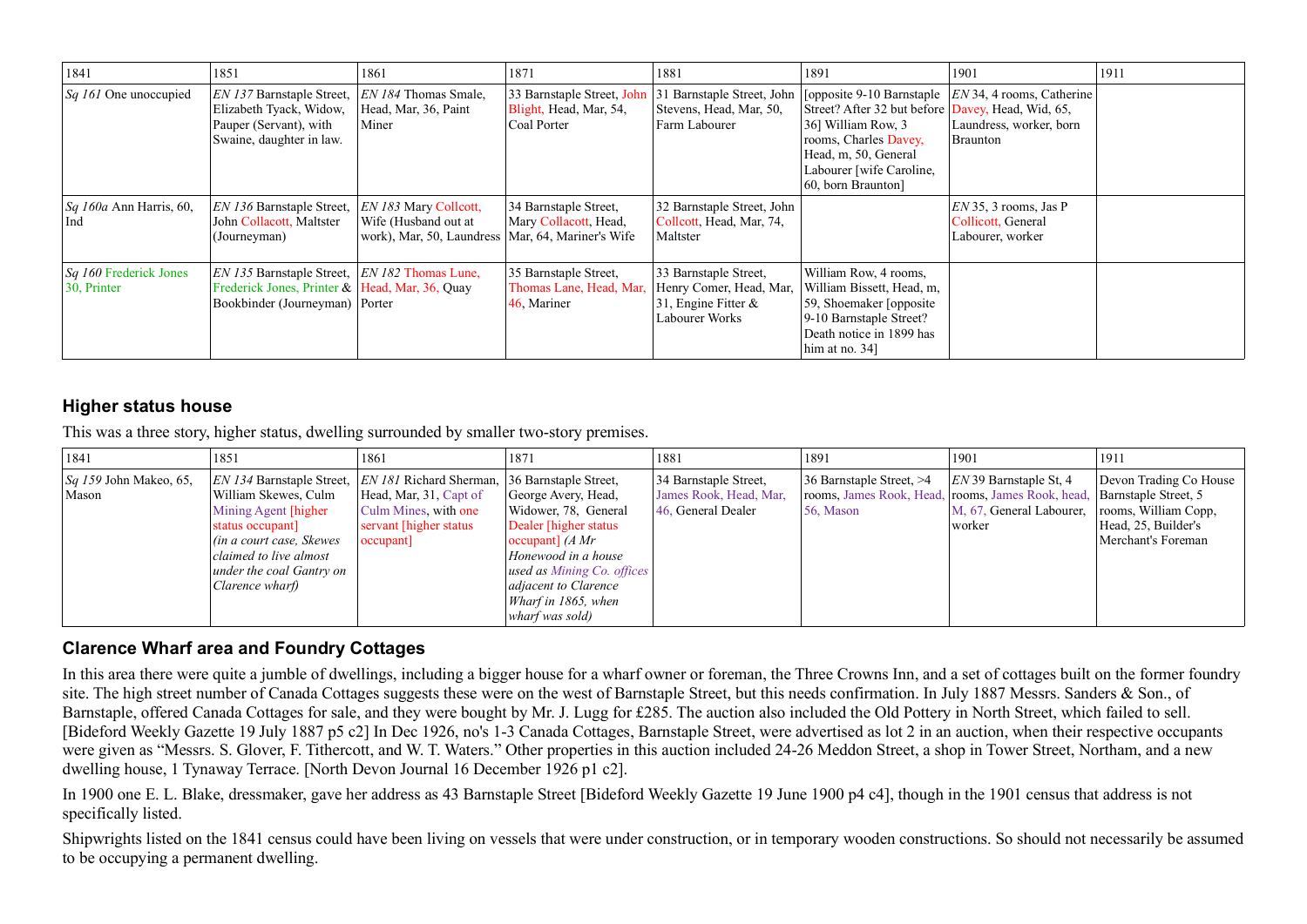| 1841                                                                                                                                                  | 1851                                                                                       | 1861                                                                                                                                                                                                                    | 1871                                                                                                  | 1881                                                                                                              | 1891                                                                                                   | 1901                                                                                                     | 1911                                                                                                                                                                 |
|-------------------------------------------------------------------------------------------------------------------------------------------------------|--------------------------------------------------------------------------------------------|-------------------------------------------------------------------------------------------------------------------------------------------------------------------------------------------------------------------------|-------------------------------------------------------------------------------------------------------|-------------------------------------------------------------------------------------------------------------------|--------------------------------------------------------------------------------------------------------|----------------------------------------------------------------------------------------------------------|----------------------------------------------------------------------------------------------------------------------------------------------------------------------|
| Sq 158 Elizabeth Brook,<br>$ 45, \text{Ind} $                                                                                                         | EN 133 Barnstaple Street,<br>Samuel Daniel, Sawyer<br>employing 1 man                      |                                                                                                                                                                                                                         |                                                                                                       |                                                                                                                   | Barnstaple Street, Henry<br>Skerry, 3 rooms, head, M,<br>25, General Labourer                          |                                                                                                          |                                                                                                                                                                      |
| Sq 157a John Isaac 30,<br>Labourer                                                                                                                    | EN 132 Barnstaple Street,<br>William Champion,<br>Sawyer                                   |                                                                                                                                                                                                                         | 37 Barnstaple Street,<br>William Branch, Head,<br>Mar, 26, General Labourer Farm Labourer             | 35 Barnstaple St, Thomas<br>Passmore, Head, Mar, 59,                                                              | 37 Barnstaple Street, $>4$<br>rooms, E. J. Cann<br>Bending, Head, M, 21,<br>Railway Parcel Porter      |                                                                                                          |                                                                                                                                                                      |
| Sq 157 William Trigg, 50,<br>Gardener, with wife Jane<br>Trigg, 60                                                                                    | house uninhabited,<br>between EN 131 & EN<br>132                                           | EN 180 Barnstaple Street,<br>Richard Dennis, Head,<br>Mar, 27, Potter                                                                                                                                                   | 38 Barnstaple Street,<br>Richard Dennis, Head,<br>Mar, 38, General Labourer   Mar, 45, Genrl Labourer | 36 Barnstaple Street,<br>Richard Dennis, Head,                                                                    | 38 Barnstaple Street, 4<br>rooms, Richard Dinness,<br>head, M, 55, Quay Porter<br>and General Labourer |                                                                                                          |                                                                                                                                                                      |
| <i>Sq 156a</i> Wm Blake, 15,<br>Shipwright                                                                                                            | EN 131 Barnstaple Street,<br>Charles Thorne, Sawyer,<br>employing 1 man                    | EN 179 Foundry Row,<br>Ann Harris, Head, Wid,<br>63, Formerly Servant                                                                                                                                                   |                                                                                                       |                                                                                                                   |                                                                                                        | EN 40 Barnstaple St<br>Foundry Row, 4 rooms,<br>James Louis Shutt, head,<br>M, 22, Blacksmith,<br>worker | 5 Foundry Row,<br>Barnstaple Street, 3<br>rooms, John Lee, Head,<br>41, Married, Farm<br>Labourer (with 6 children,<br>two adult, and his wife)                      |
| Sq 156 James Parkham,<br>$\vert$ 20, Shipwright &<br>John Arnold, 30, Sawyer                                                                          |                                                                                            | EN 177 Foundry Row,<br>Jonas Copp, Head, Mar,<br>38, Bargeman + $EN$ 178<br>John Wakely, head, Mar,<br>19, Shipsmith's Ap                                                                                               | 39 Barnstaple Street,<br>Jonas Copp, Head, Mar,<br>48, General Labourer                               | 37 Barnstaple Street,<br>George Langmead, Head,<br>Mar, 60, Shipwright                                            | 39 Barnstaple Street, 4<br>rooms, Thomas Berry,<br>Head, m, 28, General<br>Labourer                    | $EN41, >4$ rooms, Joseph<br>Bissett, head, M, 45,<br>Sawyer, worker                                      | 4 Foundry Row,<br>Barnstaple Street, 4<br>rooms, Mary Gertrude<br>Oke (her mark), Wife, 39,<br>Married (Mary had 7<br>children aged 15 and<br>under living with her) |
| $\big $ Sq 154 (155 omitted in<br>sequencing as a typo)<br>Elizabeth Harris, 30, Shop<br>Keeper                                                       | EN 130 Barnstaple Street,<br>Jane Trigg, Widow,<br>Annuitant                               | <i>EN 176</i> Foundry Row,<br>Lewis Shute, Head, Mar,<br>45, Quay Porter                                                                                                                                                | 40 Barnstaple Street,<br>David Chute, Head,,<br>Married, 50, Coal<br>Merchant                         | 38 Barnstaple Street,<br>Lewis Shute, Head, Mar,<br>66, Genrl Labourer (with<br>lodger John Jewel, Rope<br>Maker) | 40 Barnstaple Street, 4<br>rooms, John Braunton,<br>Head, m, 22, Agricultural<br>Labourer              | EN 42 Barnstaple St<br>Foundry Row, 4 rooms,<br>Eliz'th Ann Squires, Head,<br>M, 28, [no occupation]     | 3 Foundry Row,<br>Barnstaple Street, 4<br>rooms, Alfred James<br>Skinner, Head, 40,<br>married, Platelayer (with<br>wife and 5 children aged<br>15 or under          |
| Sq 153 Sebastian<br>Parkham, 80, Lm burner                                                                                                            | EN 129 Barnstaple Street,<br>William Thorne, Head,<br>Mar, 31, Sawyer<br>(employing 1 man) | <i>EN 174</i> Foundry Row,<br>Thomas Sewell, Head,<br>Mar, 57, Quay Porter, with   Mar, 45, Shipwright<br>$\text{loger} + EN \text{ } I \text{ } 75 \text{ William}$<br>Collier, lodger, Widr, 70,<br>Baker, journeyman | 41 Barnstaple Street,<br>George Laugmain, Head,                                                       | 39 Barnstaple Street,<br>William Branch, Head,<br>Mar, 35, Genrl Labourer                                         | 41 Barnstaple Street, 4<br>rooms, William Branch,<br>Head, m, 44, General<br>Labourer                  | $EN$ 43, 4 rooms, James<br>Tho's Nichols, head, M,<br>38, General Labourer,<br>worker                    | 2 Foundry Row,<br>Barnstaple Street, 3<br>rooms, Charles Bur, Head,<br>34, Married, Stevedore<br>(with wife, four children<br>and a boarder)                         |
| Sq 152 Robert Yong<br>[Young?], 50,<br>[???]pwright<br>Trade Directories have<br>Robert Young as<br>Innkeeper at the Three<br>Crowns in 1839 and 1844 | EN 128 Barnstaple Street,<br>Jesse Martin, Cabinet<br>Maker, Journeyman                    | EN 172 William May,<br>Head, Married, 40, Shoe<br>Maker                                                                                                                                                                 | 42 Barnstaple Street,<br>Charles Westacott, Head,<br>Mar, 31, Baker & Grocer                          | 40 Barnstaple Street, John<br>Brend, Head, Mar, 50,<br><b>Genrl Labourer</b>                                      | 42 Barnstaple Street, $>5$<br>rooms, John Brend, Head,<br>m, 59, General Labourer                      | $EN$ 44, >4 rooms,<br>Barnstaple St, John Brend<br>head, M, 69, General<br>Labourer, Worker              | 1 Foundry Row,<br>Barnstaple Street, 6<br>rooms, Charles Scott,<br>Head, 49, Widower,<br>Master Mariner (with a<br>widow and her four<br>children, plus a lodger)    |
| <i>Sq 151a</i> Fanny Beer, 20, F<br>S [female servant] with 2<br>female servants                                                                      |                                                                                            |                                                                                                                                                                                                                         |                                                                                                       |                                                                                                                   |                                                                                                        |                                                                                                          |                                                                                                                                                                      |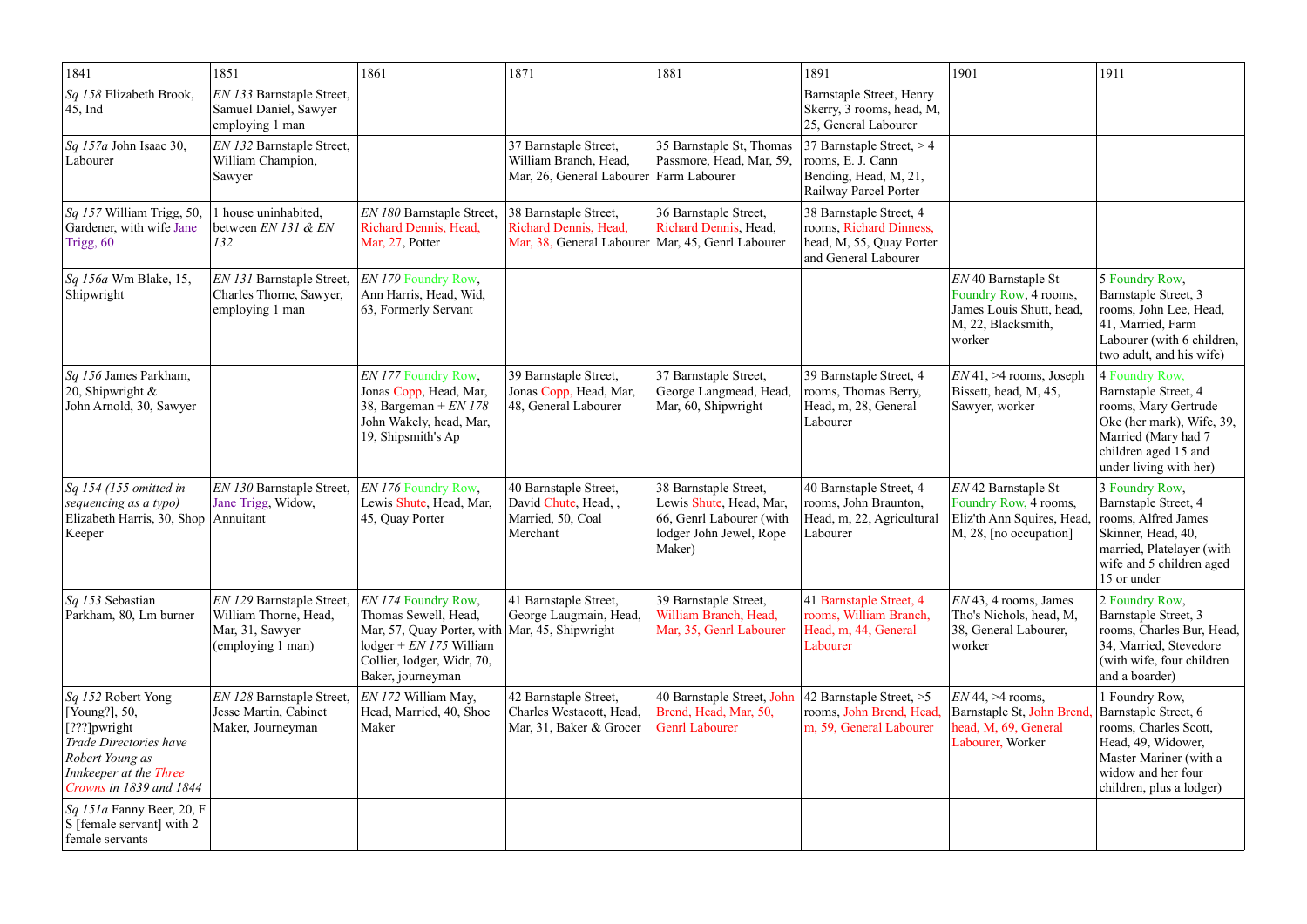| 1841                                                                                                                                              | 1851                                                                                                                                    | 1861                                                                                          | 1871                                                                                       | 1881                                                                                                                                                           | 1891                                                                               | 1901                                                                                                                                                | 1911                                                                                                                                     |
|---------------------------------------------------------------------------------------------------------------------------------------------------|-----------------------------------------------------------------------------------------------------------------------------------------|-----------------------------------------------------------------------------------------------|--------------------------------------------------------------------------------------------|----------------------------------------------------------------------------------------------------------------------------------------------------------------|------------------------------------------------------------------------------------|-----------------------------------------------------------------------------------------------------------------------------------------------------|------------------------------------------------------------------------------------------------------------------------------------------|
| Sq 151 John Petherick, 50,<br>Toll Collector (in 1832 a<br>John Petherick was a toll<br>collector elsewhere on the<br>same trust)                 | EN 126 Barnstaple Toll<br>Gate, Elizabeth Bates,<br>Widow, Toll Gate Keeper                                                             | EN 173 Samuel Samson,<br>Head, Wid, 36, Ship<br>Caulker                                       |                                                                                            | On the OS mapping of<br>1886 there is a gap in the<br>houses on the east of<br>Barnstaple Street in about<br>this position                                     |                                                                                    |                                                                                                                                                     |                                                                                                                                          |
| Sq 150 Wm Brook, 47,<br>Ship Builder, with one<br>servant. One William<br>Brook appears to have<br>been succeeded at his<br>yard by Thomas Waters | EN 125 Barnstaple Street,<br>Thomas Waters, Ship<br>Builder, employing 17<br>men                                                        | $ EN171$ Thomas Waters,<br>Head, Mar, 64, Ship<br><b>Builder Master,</b><br>employing two men | 43 Barnstaple Street,<br>Thomas Waters, Head,<br>Mar, 74, Ship-builder                     | 41 Barnstaple Street, Eliza 43 Barnstaple Street, >4<br>Waters, Head, W, 67,<br>Shipbuilders Widow (with $ $ Clements, Head, m, 30,<br>lodger James Whitfield) | rooms, Edward B.<br>General Labourer                                               | EN 45, Barnstaple St, 4<br>rooms, Robert Hancock,<br>head, S, 69, General<br>Labourer, Worker                                                       | Dublin Cottage,<br>Barnstaple Street, 6<br>rooms, Julia Spearman,<br>Wife, 58, Widow, Chapel<br>Caretaker                                |
|                                                                                                                                                   | EN 127 Barnstaple Street,<br>Three Crowns Inn, James<br>Watts, Agricultural<br>Labourer, but his son<br>Henry is listed as<br>Innkeeper | $ EN\,170\>$ "Three Crowns"<br>James Watts, Head, Mar,<br>73, Inn Keeper                      | 44 Barnstaple Street,<br>Samson Sampson, Head,<br>Mar, 68, Railway miner                   |                                                                                                                                                                | 1 Canada Cottages, 4<br>rooms, Owen McCovey,<br>Head, 32, Draper, self<br>employed | EN 46, Barnstaple St, 4<br>rooms, John Ware Parr,<br>head, M, 44,<br>Warehouseman, worker                                                           | 1 Canada Cottages,<br>Barnstaple Street, 4<br>rooms, Denham Williams,<br>Head, 26, Married, Sailor<br>A B, Ceneral Carrier               |
|                                                                                                                                                   |                                                                                                                                         |                                                                                               | [also under 44 Barnstaple]<br>Street] Thomas Webber,<br>Head, Mar, 38, Railway<br>Labourer |                                                                                                                                                                | 2 Canada Cottages, 4<br>rooms, Richard Hearn,<br>Head, 24, House<br>Decorator      | $EN$ 47, Barnstaple St, 4<br>rooms, Richard Bettess,<br>head, M, 35, Railway<br>Carman, Worker<br>(R Bettess at 2 Canada)<br>Cottages in $1904^5$ ) | 2 Canada Cottages,<br>Barnstaple Street, 4<br>rooms, Frederick William<br>Bettess, Head, 46,<br>Married, Horseman,<br>Railway Goods Yard |
|                                                                                                                                                   |                                                                                                                                         |                                                                                               | [also under 44 Barnstaple<br>Street] James Tickner,<br>Head, Mar, 36, Railway<br>Labourer  |                                                                                                                                                                | 3 Canada Cottages, 4<br>rooms, Richard Smale,<br>Head, m, 24, Coal Porter          | $EN$ 48, Barnstaple St, 4<br>rooms, Ann Smale, Head,<br>Wid, 66, [no occupation]                                                                    | 3 Canada Cottages,<br>Barnstaple Street, 4<br>rooms, Minnie Lock,<br>Head, Widow, Laundress                                              |
|                                                                                                                                                   |                                                                                                                                         | Thomas Passmore, Head,<br>Mar, 40, Lime Burner                                                | Limekiln House, Thomas<br>Passmore, Head, 49,<br>Limeburner                                |                                                                                                                                                                |                                                                                    | EN 49, Barnstaple St, 4<br>rooms, Alfred Woolf,<br>head, M, 31, Railway<br>carman, worker                                                           |                                                                                                                                          |

Vinegar Hill is a narrow pedestrian thoroughfare, which formerly had houses both along it and in groups lying off it. The area had a very high turnover of occupants and, at times,<br>it seems that the occupants did not all ma times houses were demolished, further complicating the picture.

## **Vinegar Hill**

| 1841                                                                                                       | 1851                                                  | 1861                                                                                   | 1871                                                             | 1881 | 1891 | 1901                                                                                  | 191 |
|------------------------------------------------------------------------------------------------------------|-------------------------------------------------------|----------------------------------------------------------------------------------------|------------------------------------------------------------------|------|------|---------------------------------------------------------------------------------------|-----|
| <i>Seq 135</i> Frederick Rooke, <i>EN 117</i> Barnstaple Street, <i>EN 162</i> Vinegar Hill,<br>$30$ , Ind | Thurza <sup>[?]</sup> Rook,<br>unmarried, Dress Maker | Hannah Fendon [or<br>Fenclou], Wife (husband<br>out at work), Mar, $34$ ,<br>Laundress | l Vinegar Hill, Cornelius<br>Rook, Head, Married, 41,<br>Painter |      |      | $ EN 63$ Vinegar Hill, 4<br>rooms, Augustin Rook,<br>head, M, 38, Bargeman,<br>worker |     |

<sup>5</sup> A daughter was born to the wife of R Bettess, at 2 Canada Cottages, Barnstaple Street, on 17July 1904 ["Births" Bideford Weekly Gazette 26 July 1904 p5 c6]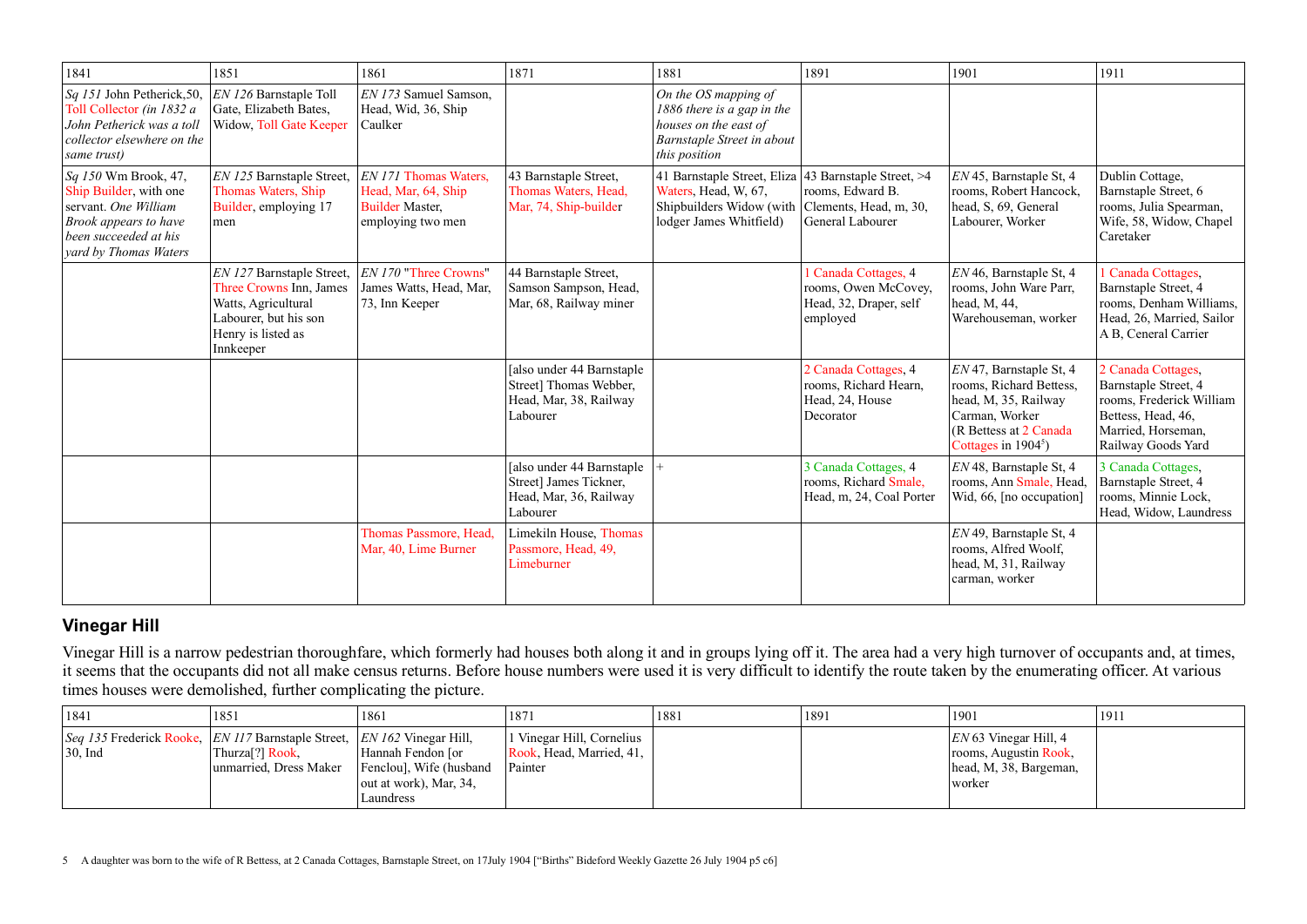| 1841                                               | 1851                                                                                                  | 1861                                                                                                              | 1871                                                                | 1881                                                                               | 1891                                                                                                                                                        | 1901                                                                                           | 1911                                                                                                          |
|----------------------------------------------------|-------------------------------------------------------------------------------------------------------|-------------------------------------------------------------------------------------------------------------------|---------------------------------------------------------------------|------------------------------------------------------------------------------------|-------------------------------------------------------------------------------------------------------------------------------------------------------------|------------------------------------------------------------------------------------------------|---------------------------------------------------------------------------------------------------------------|
|                                                    |                                                                                                       |                                                                                                                   |                                                                     |                                                                                    | 2 Vinegar Hill, 4 rooms,<br>Joseph Poole, Head, M,<br>55, General Labourer                                                                                  |                                                                                                |                                                                                                               |
| Seq 136 John Meath, 20,<br>Shipwright              | EN 116 Barnstaple Street,<br>George Johnson, Ship<br><b>Builder's Labourer</b>                        | EN 161 Vinegar Hill,<br>James Blackmore, Head,<br>Mar, 27, Ag Lab                                                 | 2 Vinegar Hill, Ann<br>Laughran, Head, Widow,<br>38, Plain Worker   |                                                                                    | 3 Vinegar Hill, 4 rooms,<br>Mary Ann Williams,<br>Head, single, 39,<br>Laundress                                                                            |                                                                                                |                                                                                                               |
|                                                    |                                                                                                       | I uninhabited, between<br>EN160 & EN161                                                                           |                                                                     |                                                                                    | 4 Vinegar Hill, 4 rooms,<br>Alfred James Kevan,<br>Head, M, 25, Agricultural<br>Labourer                                                                    |                                                                                                |                                                                                                               |
| <i>Sq 137</i> Robert Samson,<br>$\vert$ 55, Ag Lab | EN 115 Barnstaple Street,<br>John Cawsey, Stone<br>Mason (Journeyman)                                 | EN 160 Susan Shutt, Wife,<br>26, Seaman's Wife + $EN$<br>159 Vinegar Hill, John<br>Shutt, Head, Mar, 60,<br>Mason |                                                                     | l Vinegar Hill, Edward<br>Passmore, Head, Mar, 35,<br>Genrl Labourer               | Vinegar Hill, 4 rooms,<br><b>Edward Passmore, Head,</b><br>m, 44, ship porter (with a<br>boarder) [likely here given<br>the pattern of house<br>visiting]   |                                                                                                |                                                                                                               |
| Sq 137a Robert Sumacr,<br>$ 20, S$ myth            | EN 114 Barnstaple Street,<br>Thomas Matlow,<br>Blackmith (Journeyman)                                 | EN 158 Vinegar Hill,<br>Thomas Lewis, Head,<br>Mar, 26, Plumber &c                                                |                                                                     | 2 Vinegar Hill, Eliza<br>Champion, Head, W, 33,<br><b>Machinist Collar Factory</b> | Vinegar Hill, 4 rooms,<br>Eliza Champion, Head,<br>Wid, 41 (with a boarder)<br>[lcensus order suggests]<br>this is before no 2, but it<br>fits better here] | $EN 62$ Vinegar Hill, 4<br>rooms, William Branch,<br>head, M, 55, Corn Carter,<br>worker       | 1 Vinegar Hill, 4 rooms,<br>William Branch, Head, 65,<br>Widower, Carter, Builder                             |
|                                                    | 1 house uninhabited,<br>between EN 113 and EN<br>114                                                  | EN 157 Vinegar Hill,<br>William Bird, Head, Mar,<br>50, Quay Porter                                               | 6 Vinegar Hill, James<br>Tebay, Head, Mar, 33,<br>Railway Lab       | 3 Vinegar Hill, Richard<br>Slee, Head, Mar, 58,<br>Railway Labourer                | 6 Vinegar Hill, 4 rooms,<br>William Bread, head, m,<br>58, General Labourer,<br>with a domestic servant                                                     | EN 61 Vinegar Hill, 4<br>rooms, William Brend,<br>head, M, 67, [no<br>occupation]              | 2 Vinegar Hill, 4 rooms,<br>Richard Branch, Head, 33,<br>Married, Potter<br>Earthenware                       |
| Sq 137b James Mock, 15,<br>Shipwright              | <i>EN 113</i> Barnstaple Street,<br>Thomas Brooks, Culm<br>Miner                                      | $ EN\,156\,$ Vinegar Hill,<br>Harriet Rooke, Head, Wid, Rook, Head, Widow, 73,<br>62, Laundress                   | 7 Vinegar Hill, Harriet<br>Wares                                    | 4 Vinegar Hill, Cornelius<br>Rook, Head, Mar, 37,<br>Painter                       | 7 Vinegar Hill, Selina L.<br>Kevan, Head, Wid, 56,<br>Laundress, self employed                                                                              | EN 60 Vinegar Hill, 3<br>rooms, John Henry<br>Croker, head, M, 38,<br>General Labourer, worker | 5 Vinegar Hill, 3 rooms,<br>John Henry Crocker,<br>Head, 45, Married, Horse<br>Driver, Bideford NW<br>Council |
| Sq 138 Phillip Richard,<br>35, Limeburner          | EN 112 Barnstaple Street,<br>Philip Richard, Bargeman                                                 | EN 155 Vinegar Hill,<br>Betsey Johnson, Head,<br>Wid, 61, Char Woman [at]<br>20 Vinegar Hill, in 1871]            | 9 Vinegar Hill, John<br>Bread, Head, Mar, 40,<br>General Lab        | 5 Vinegar Hill, John Bird,<br>Head, Mar, 49, Genrl<br>Labourer                     | 9 Vinegar Hill, >5 rooms,<br>Thomas Mitchell, Head,<br>m, 32, General Labourer                                                                              | $EN$ 59 Vinegar Hill,<br>Thomas Mitchell, head,<br>M, 42, Carter Corn,<br>Worker               | 9 Vinegar Hill, 5 rooms,<br>Thomas Mitchell, Head,<br>52, Married, Horseman,<br>Coal & Timber Merchant        |
| Sq 139 Geo Hunkerley [or<br>Hawksby], 55, Ag Lab   | EN 111 Barnstaple Street,<br>Ann Furzier, Widow,<br>Charwoman                                         | EN 154 Vinegar Hill, John<br>Bunt, Head, Mar, Quay<br>Porter                                                      |                                                                     |                                                                                    |                                                                                                                                                             |                                                                                                |                                                                                                               |
| <i>Sq 140</i> Richard West,<br>Gardner             | <i>EN 110</i> Barnstaple Street,<br><b>Richard West, Gardner</b><br>(Journeyman), with one<br>servant | EN 153 Vinegar Hill,<br>James Harman, Head,<br>Widr, 50, Lime Burners<br>Lab (with Thomas<br>Spearman, a boarder) | 10 Vinegar Hill, James<br>Harman, Head, Widower,<br>59, General Lab | 6 Vinegar Hill, James<br>Harman, Head, Widr, 92,<br>Genrl Labourer                 | 10 Vinegar Hill, $>5$<br>rooms, William Spearman,<br>m, 52, General Labourer                                                                                |                                                                                                | 10 Vinegar Hill, 10 rooms,<br>Thomas Branch, Head, 28,<br>Married, Tailor<br>(Manufacture), Outfitter         |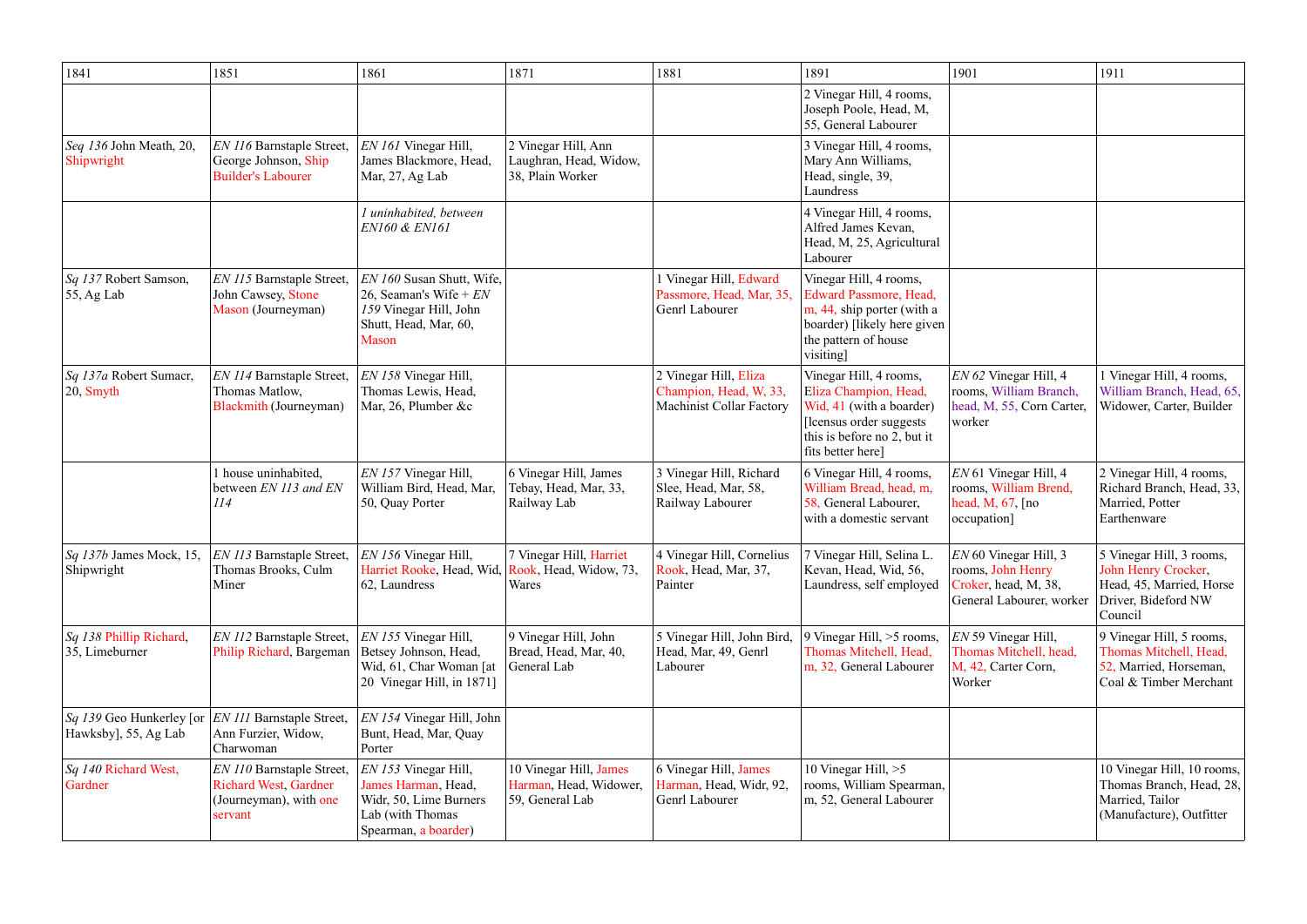| 1841                                                                                       | 1851                                                         | 1861                                                                                                                                 | 1871                                                                                                                                      | 1881                                                                  | 1891                                                                                        | 1901                                                                                          | 1911                                                                                                                             |
|--------------------------------------------------------------------------------------------|--------------------------------------------------------------|--------------------------------------------------------------------------------------------------------------------------------------|-------------------------------------------------------------------------------------------------------------------------------------------|-----------------------------------------------------------------------|---------------------------------------------------------------------------------------------|-----------------------------------------------------------------------------------------------|----------------------------------------------------------------------------------------------------------------------------------|
| <i>Sq 140a</i> Susanna Clark,<br>70, Ind                                                   |                                                              | EN 152 Vinegar Hill,<br>Samuel Daniel, Head,<br>Mar, 52, Sawyer                                                                      | 11 Vinegar Hill, Richard<br>Bond, Head, Mar, 36,<br>Mason, - Master -                                                                     | 7 Vinegar Hill, Richard<br>Bond, Head, Mar, 46,<br><b>Mason</b>       | 11 Vinegar Hill, 4 rooms,<br>Richard Bond, Head, m,<br>54, Mason                            | $EN$ 54 Vinegar Hill, 4<br>rooms, Richard Bond,<br>head, M, 64, Mason, own<br>account         | 11 Vinegar Hill, 4 rooms,<br>Richard Bond, Head, 74,<br>Married, Mason (Jobbing)                                                 |
| <i>Sq 141a</i> Henry Kingdom,<br>$ 20,$ Labourer<br>$Sq$ 141 Ann Turner, 40,<br>Char Woman |                                                              | EN 151 Vinegar Hill,<br>Philip Richards, Head,<br>Mar, 60, Quay Porter &c                                                            | 12 Vinegar Hill, John<br>Copp, Head, Mar, 39,<br>Railway Lab                                                                              | 8 Vinegar Hill, Thomas<br>Sudercock, Head, Mar, 42,<br>Gardner        | 12 Vinegar Hill, 4 rooms,<br>William Henry, Baker,<br>Head, 24, Agricultural<br>Storekeeper | $EN$ 55 Vinegar Hill, 4<br>rooms, Benjamin Jones,<br>head, M, 39, General<br>Labourer, worker |                                                                                                                                  |
| $\sqrt{sq}$ 142 Thomas Poole, 65,<br>$  \text{Grocer}[?]$                                  | EN 109 Barnstaple Street,<br><b>James Harris, Fishmonger</b> | $ EN\,150\,V$ inegar Hill,<br>James Harris, Head, Mar,<br>57, Fish Monger (note:<br>with Jesse Harris, 22, Ship<br>Builder's Ap)     | 13 Vinegar Hill, William<br>Shute, Head, Married, 29,<br><b>Rope Maker</b>                                                                | 9 Vinegar Hill, William<br>Shute, Head, Mar, 39,<br><b>Rope Maker</b> | 13 Vinegar Hill, >5<br>rooms, William Shute,<br>Head, m, 48, Rope Maker                     | EN 56 Vinegar Hill,<br>William Shute, Head, M,<br>58, Rope Maker, Worker                      |                                                                                                                                  |
| Sq 143 Phillip Mock, 25,<br>Shipwright + John<br>Chidley, 20, Shipwright                   |                                                              | EN 149 Vinegar Hill,<br>Thomas Brook, Head,<br>Mar, 69, Gardner (note:<br>with grandson Charles<br>Brook, 17, a Ship Builders<br>Ap) | 14 Vinegar Hill, James<br>Ellis, Head, Married, 48,<br>Joiner                                                                             | 10 Vinegar Hill,<br>unoccupied                                        |                                                                                             |                                                                                               |                                                                                                                                  |
| <i>Sq 144</i> James Redcliffe,<br>$ 30,$ Joiner                                            |                                                              | EN 148 Vinegar Hill, John<br>Daniel, Head, Mar, 21,<br>Shipwright                                                                    |                                                                                                                                           | 11 Vinegar Hill, Charles<br>Bushnell, Head, Mar, 54,<br>Upholsterer   |                                                                                             |                                                                                               |                                                                                                                                  |
|                                                                                            |                                                              | EN 147 Vinegar Hill,<br>William Hopgood, Head,<br>Mar, 38, Mariner                                                                   |                                                                                                                                           | 12 Vinegar Hill, Ann<br>Pope, Head, W,<br>Dressmaker                  |                                                                                             |                                                                                               |                                                                                                                                  |
|                                                                                            |                                                              | EN 146 Vinegar Hill,<br>William Southern, Head,<br>Mar, 56, Quay Porter                                                              |                                                                                                                                           | 13 Vinegar Hill, Thomas<br>Bissett, Head, Mar, 30,<br>Genrl Labourer  | 14 Vinegar Hill, 4 rooms,<br>Joseph Bissett, Head, m,<br>37, General Labourer               |                                                                                               | 12 Vinegar Hill, 4 rooms,<br>Agnes Bissell, Head, 51,<br>Widow, Seamstress                                                       |
|                                                                                            |                                                              |                                                                                                                                      |                                                                                                                                           |                                                                       |                                                                                             | EN 57 Vinegar Hill, James<br>Oke, head, M, 30,<br>Stonemason, worker                          | 13 Vinegar Hill, 6 rooms,<br>John Husband, Head, 35,<br>Married, House Painter                                                   |
|                                                                                            |                                                              | EN 145 Vinegar Hill,<br>Charles Lee, Head, Mar,<br>48, Quay porter                                                                   |                                                                                                                                           |                                                                       |                                                                                             | EN 58 Vinegar Hill, Fred<br>Titheco Oke, Head, M, 42,<br>Mineral Black Worker,<br>worker      | 14 Vinegar Hill, 4 rooms,<br>Tryphena Foley, Head, 43,<br>Widow                                                                  |
|                                                                                            |                                                              | EN 144 Vinegar Hill,<br>Charlotte Palmer, Wife,<br>Mar, 31, Boot Binder                                                              | 19 Vinegar Hill, James<br>Robins, Head, Mar, 30,<br>Railway Labourer (with a<br>Railway Labourer<br>lodging)                              |                                                                       | 19 Vinegar Hill, $>5$<br>rooms, Thomas Kevan,<br>Head, M, 30, Town Car[f]<br>or $j$ ?]en    | EN 53 Vinegar Hill,<br>Thomas Kevan, head, M,<br>40, Army Pensioner                           | 19 Vinegar Hill, 5 rooms,<br>Thomas Henry Kevan,<br>Head, 50, Married,<br>Labourer (Stone Cracker)<br><b>Bideford NW Council</b> |
|                                                                                            |                                                              |                                                                                                                                      | 20 Vinegar Hill, Betsy<br>Johnson, Head, Widow,<br>71, Housekeeper<br>(Limeburners Widow) +<br>John Martin, Head, 44,<br>Railway Labourer |                                                                       |                                                                                             | EN 52 Vinegar Hill, John<br>Trick, Head, M, 24,<br>Shoreman (Manure),<br>worker               |                                                                                                                                  |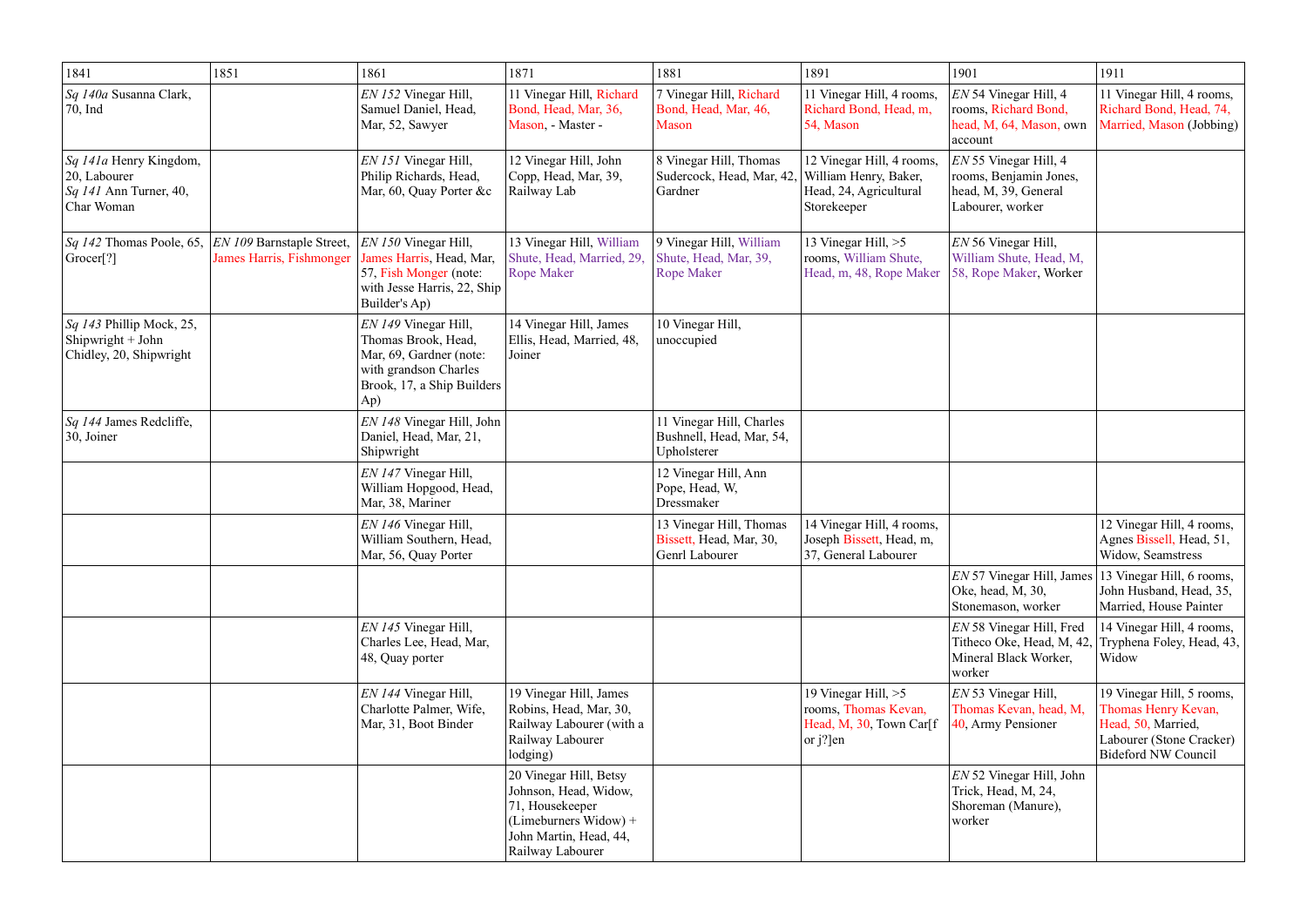| 1841 | 1851 | 1861                                                                      | 1871                                                               | 1881 | 1891 | 1901                                                                                        | 1911                                                                                                                   |
|------|------|---------------------------------------------------------------------------|--------------------------------------------------------------------|------|------|---------------------------------------------------------------------------------------------|------------------------------------------------------------------------------------------------------------------------|
|      |      | $ ENI43$ Vinegar Hill,<br>Nicholas Mountjoy, Head,<br>Mar, 42, Blacksmith | 21 Vinegar Hill, Michael<br>Mountjoy, Head, Mar, 53,<br>Blacksmith |      |      | EN 51 Vinegar Hill,<br>Uninhabited, in<br>occupation, W Wilton [no]<br>further details]     | 1 [sic 21?] Vinegar Hill, 4<br>rooms, William P Issac,<br>55, Married, Horseman,<br>Timber Merchant                    |
|      |      |                                                                           | 22 Vinegar Hill, George<br>Cruickshank, Head, Mar,<br>35, Mason    |      |      | $EN$ 50 Vinegar Hill, 3<br>rooms, Thomas Smallden,<br>Head, 32, General<br>Labourer, worker | $\vert$ 2 [sic 22?] Vinegar Hill, 3<br>rooms, Thomas Smalldon,<br>Head, 42, Married,<br>General Labourer               |
|      |      |                                                                           |                                                                    |      |      |                                                                                             | 3 [sic 23?] Vinegar Hill, 4<br>rooms, Edgar Foley, Head,<br>28, Married, Seafaring<br>(Fisherman), Coasting<br>Fishery |

# **Springfield Terrace**

There are no records for these properties prior to 1861

| 1841 | 1851          | 1861                                                                                                                              | 1871                                                                                                                                           | 1881                                                                                                    | 1891                                                                                                | 1901                                                                             | 1911                                                                                                                                        |
|------|---------------|-----------------------------------------------------------------------------------------------------------------------------------|------------------------------------------------------------------------------------------------------------------------------------------------|---------------------------------------------------------------------------------------------------------|-----------------------------------------------------------------------------------------------------|----------------------------------------------------------------------------------|---------------------------------------------------------------------------------------------------------------------------------------------|
|      |               | EN 122 Myrtleberry<br>Cottage, George Doherty,<br>Head, Mar, 55, Division<br>Officer of Inland Revenue                            | Spring Gardens, George<br>Doherty, Head, 33, Coal<br>Dealer, with housekeeper                                                                  | Springfield Cottage, John<br>Fry, Head, Widr, 63,<br>Retired Farmer, with one<br>servant                | Springfield House, >4<br>rooms, Harriet Squire,<br>Head, Widr, 68, Living on<br>own means           | Harriet Squire, Head, Wid.<br>78, [no occupation]                                | Springfield House, 7<br>rooms, Robert Bond,<br>Head, 45, Married,<br>Merchant Clerk, General<br><b>Building Stone Merchant</b>              |
|      | Not yet built | EN 121 Spring Garden,<br>Samuel Sparsholt, Head,<br>unmaried, Doctor of<br>Medicine $n[?]$                                        | 2 Spring Gardens,<br>uninhabited                                                                                                               | 1 Springfield Terrace,<br>John Bartlett, Head, Unm,<br>62 Retired Farmer, with<br>one servant           | 1 Springfield Terrace, >4<br>rooms, John Heard Powe,<br>Head, M, 62, Living on<br>own means         | Mary Huxtable, Head,<br>Wid, 60, Living on means                                 | 7 Springfield Terrace, 7<br>rooms, Mary Huxtable,<br>Head, 70, Widow,<br>Independant means                                                  |
|      | Not yet built | EN 120 Spring Garden,<br>John Johnson, Head, Mar,<br>27, Ship Builder, with one<br>servant                                        | 3 Spring Gardens, Thomas<br>Ross, Head, 45, Railway<br><b>Engine Driver</b>                                                                    | 2 Springfield Terrace,<br>George Leyton, Head,<br>Mar, 37, Collector of HM<br>Customs, with one servant | 2 Springfield Terrace, >4<br>rooms, Caroline Ana<br>Collier, Head, S, 62,<br>Living on own means    | Susan Heywood, Head,<br>Wid, 50, Living on means                                 | 6 Springfield Terrace, 8<br>rooms, Susan Heywood,<br>Head, 61, Widow,<br>Independant                                                        |
|      | Not yet built | EN 119 Spring Garden,<br>Samuel Short, head, mar,<br>32, Silversmith, with one<br>servant                                         | 4 Spring Gardens, William 3 Springfield Terrace,<br>Hawkins, Head, 53, Steam   Samuel Mills, Head, Mar,<br>Packet (agent), with one<br>servant | 70, Retired Oilman                                                                                      | 3 Springfield Terrace, >4<br>rooms, Fred'k H Dalby,<br>Head, M, 26, Clerk<br>London & South W Raily | Wallace A Oates, Head, S,<br>35, Manager Provender<br>Mills, worker              | 5 Springfield Terrace, 7<br>rooms, Thomas William<br>Hobling, Head, 41,<br>Married, Bank Cashier,<br>Nat'l Prov'l Bank (with 2<br>servants) |
|      | Not yet built | EN 118 Spring Garden,<br>John L Colquhern, head,<br>mar, 25, Surveyor of<br>Stamps and Taxes, Inland<br>Revenue, with one servant | 5 Spring Gardens,<br>uninhabited                                                                                                               | 4 Springfield Terrace,<br>Sarah Woolley, Head, W,<br>52, Retired Milliner, with<br>one servant          | 4 Springfield Terrace, >4<br>rooms, Ralph Edwards,<br>Head, M, 31, Commercial<br>Traveller          | Springfield Terrace,<br>Robert Bond, Head, M,<br>33, Merchant's Clerk,<br>worker | 4 Springfield Terrace, 6<br>rooms, Frank Ernest<br>Routley, 33, Married,<br>Manager of Corn Seed and<br><b>Manure Store</b>                 |